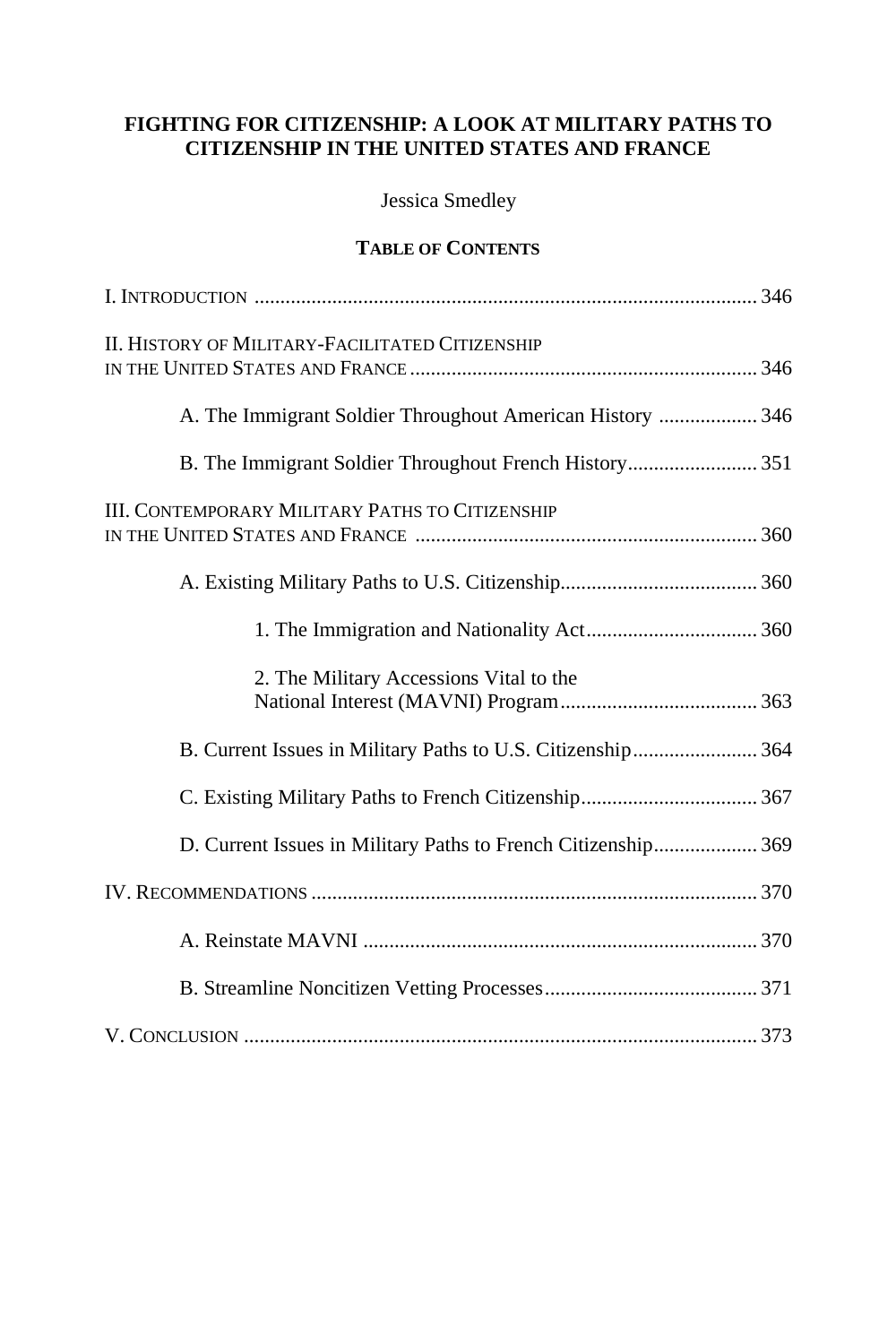#### **I. INTRODUCTION**

In many ways, the U.S. Armed Forces and the French Foreign Legion share a similar history. Born from revolution, both forces relied almost entirely on immigrant soldiers from their infancy. Indeed, both the United States and France depended upon noncitizens to join their ranks and fight on behalf of a strange land to which they had no ties, and for a strange mission to which they pledged no allegiance. Yet, the United States and France regarded foreign soldiers differently: while the United States eagerly integrated immigrant soldiers into its society, thereby encouraging rapid and necessary population boons, France openly regarded its immigrant soldiers as disposable refugees. From the beginning, the United States offered American citizenship to any European who willingly contributed to America's defensive efforts—and later, offensive. France did not: rather than model its fledging republic off of the United States, arguably the nation that inspired the French Revolution in the first place, France purposefully cast its immigrant soldiers to far-flung and inhospitable lands, often to die from disease or perish in battle unremembered. France made a conscious effort to treat its immigrant soldiers as distinctly foreign, and service in the French Foreign Legion did not bestow French citizenship until many decades after its creation.

This begs the question: why did the United States and France treat their immigrant soldiers so disparately? Why was France so reluctant to extend citizenship to its volunteer, refugee fighting force? This Note will answer these questions by first navigating the role of Immigrant Soldiers in both countries' histories. Next, this Note will explore the modern role of immigrants in both countries' armed forces and explore contemporary military paths to citizenship in the United States and France. Finally, this Note will compare these military paths to citizenship to illustrate how reinvigorating U.S. military paths to citizenship strengthens our country's military and national security.

# **II. HISTORY OF MILITARY-FACILITATED CITIZENSHIP IN THE UNITED STATES AND FRANCE**

#### **A. The Immigrant Soldier Throughout American History**

Immigrant soldiers have served in America's military forces since the Revolutionary War.<sup>1</sup> In 1775, Major General George Washington assumed control of the newly-minted Continental Army, a woefully disunited force that desperately needed better leadership.<sup>2</sup> Recognizing this need, the Continental Congress sent a representative to Europe in hopes of recruiting experienced military officers who

<sup>1</sup> Jeff Mason, *Immigrants in the Military: A History of Service*, BIPARTISAN POL'Y CTR. (Aug. 16, 2017), https://bipartisanpolicy.org/blog/immigrants-in-the-military-ahistory-of-service/.

<sup>2</sup> William P. Klady, *Continental Army*, GEORGE WASHINGTON'S MOUNT VERNON, https://www.mountvernon.org/library/digitalhistory/digitalencyclopedia/article/continental-army/ (last visited Oct. 8, 2020).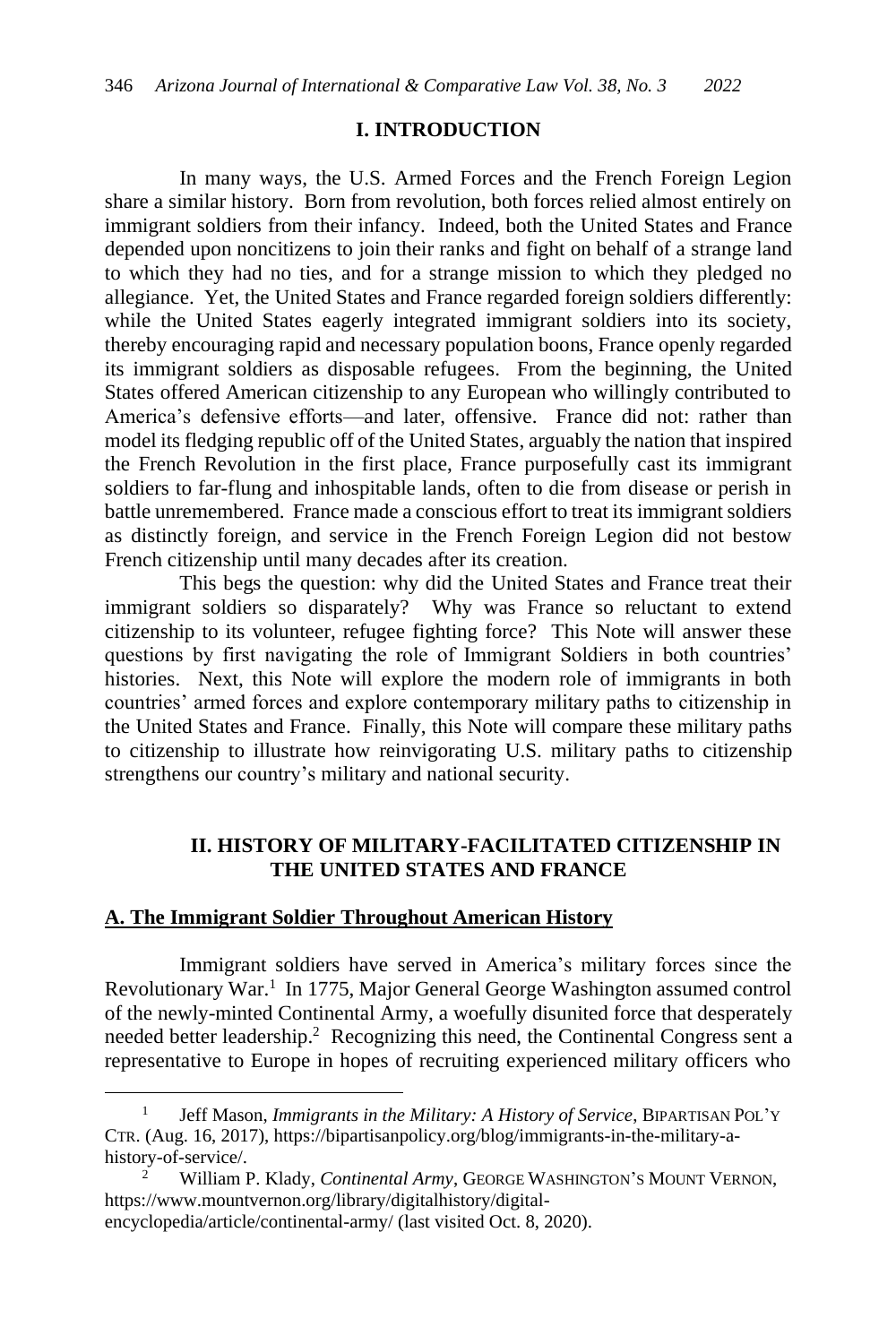were sympathetic to the American quest for independence.<sup>3</sup> This representative found two such officers who proved vital to America's revolution: Marquis de Lafayette and Friedrich Wilhelm von Steuben. 4

Born in France and the orphan son of a Seven Years' War veteran, Lafayette had served as a captain in the French army for two years before losing his commission in 1775 due to French budget constraints.<sup>5</sup> Lafayette had heard of George Washington's brazen yet slapdash uprising against British rule and reported that he "thought only of joining [his] colors to those of the revolutionaries."<sup>6</sup> So, when an American recruiter offered him a commission in the Continental Army, Lafayette accepted, embarking for America in 1777.<sup>7</sup> Lafayette served as General Washington's righthand man all the way through Britain's surrender in October 1781.<sup>8</sup> As thanks for helping America secure victory against the King, Maryland and Virginia granted Lafayette citizenship to their states, but it was not until 2002 that the U.S. Congress formally awarded Lafayette with honorary American citizenship.<sup>9</sup> Nonetheless, Lafayette professed in 1824 that it was the "pride of [his] heart to have been one of the earliest adopted sons of America."<sup>10</sup>

Born in Prussia as a mere commoner, Steuben had served as a captain in the Prussian army under Frederick the Great during the Seven Years' War.<sup>11</sup> In the mid-1770s, American founding father Benjamin Franklin visited Paris where he met Steuben and invited him to join the Continental Army.<sup>12</sup> With General Washington's blessing, Steuben commissioned into the Continental Army in 1778 and went on to train American soldiers in sophisticated military tactics that later proved instrumental in winning the Revolutionary War.<sup>13</sup> Steuben also drafted an instruction manual on military regulations, today known as the "Blue Book," that became the foundational training "bible" for the American Army.<sup>14</sup> In 1784, ten years before his death, Steuben was granted official American citizenship for his

7 *Id.*

https://www.history.com/news/americas-honorary-citizens (last updated Sep. 3, 2018).

MARQUIS DE LAFAYETTE, MEMOIRS OF GENERAL LAFAYETTE (2005) (ebook).

https://www.bergencountyhistory.org/steuben-bio (last visited Oct. 8, 2020).

<sup>3</sup> Mary Stockwell, *Marquis de Lafayette*, GEORGE WASHINGTON'S MOUNT VERNON, https://www.mountvernon.org/library/digitalhistory/digitalencyclopedia/article/marquis-de-lafayette/ (last visited Oct. 8, 2020).

<sup>4</sup> Mason, *supra* note 1.

<sup>5</sup> Stockwell, *supra* note 3.

<sup>6</sup> *Id.*

<sup>8</sup> *See Id.*

<sup>9</sup> Christopher Klein, *America's Honorary Citizens*, HISTORY,

<sup>11</sup> Mary Stockwell, *Baron von Steuben*, GEORGE WASHINGTON'S MOUNT VERNON, https://www.mountvernon.org/library/digitalhistory/digital-encyclopedia/article/baron-vonsteuben/ (last visited Oct. 8, 2020).

 $\frac{12}{13}$  *Id.* 

<sup>13</sup> *Baron von Steuben Biography*, BERGEN CNTY. HIST. SOC'Y,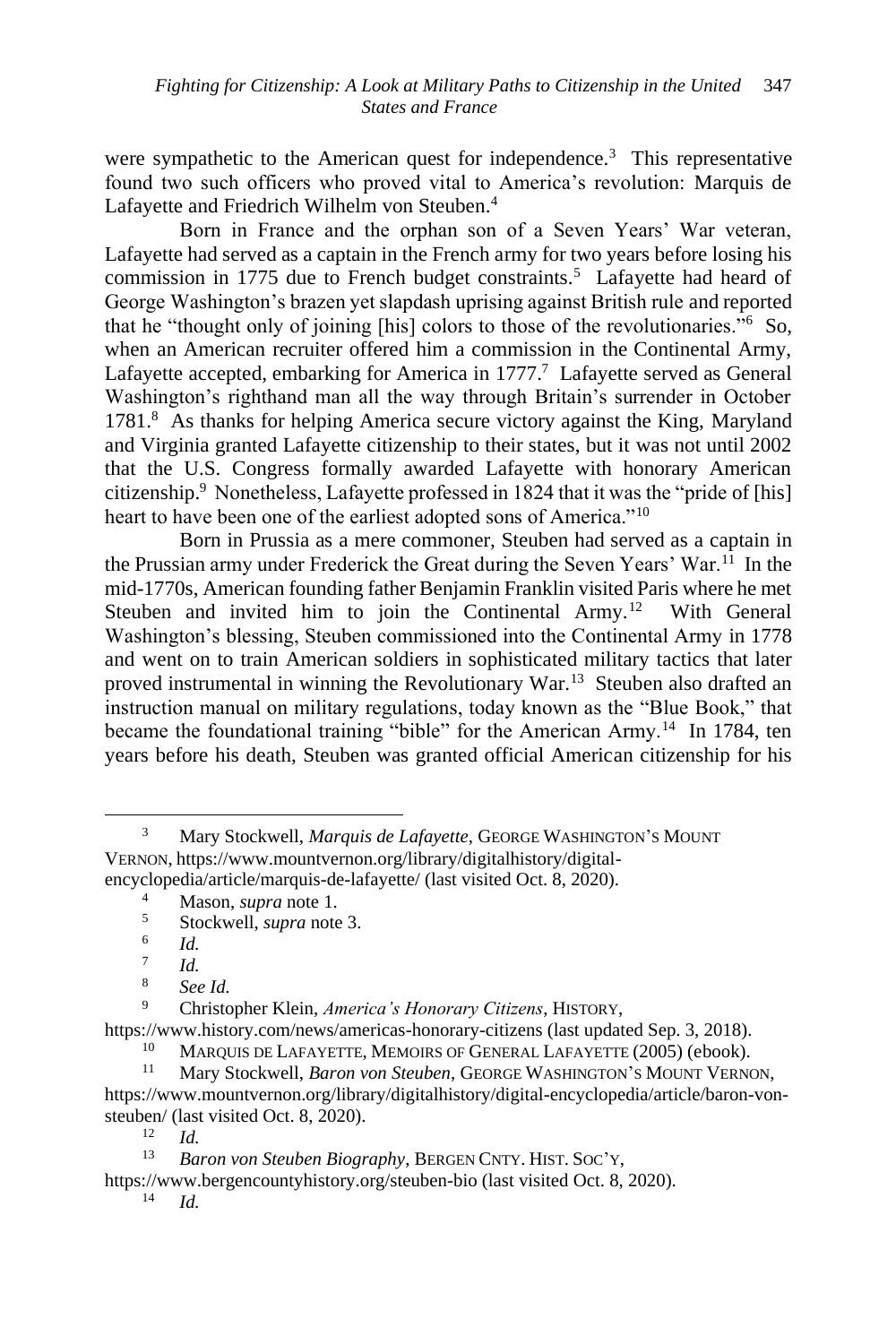service.<sup>15</sup>

Foreign-born men continued their trend of service in the Civil War although only 13% of America's population was foreign-born in 1860, one in four soldiers in the Union Army was an immigrant.<sup>16</sup> With the support of emancipation activists like Frederick Douglas, the Union Army recruited former slaves into its regiments in exchange for full citizenship.<sup>17</sup> German-Americans, a key immigrant voting bloc in electing President Abraham Lincoln, occupied many high-ranking positions in the Union Army and used these positions to encourage thousands more Germans to voluntarily enlist.<sup>18</sup> At the Battle of Antietam, a late Civil War battle that ultimately secured the Union victory, key attacks were won by recruited immigrant divisions like the Irish Brigade.<sup>19</sup> Indeed, President Lincoln could not have issued the Emancipation Proclamation at the Civil War's end without the significant contributions by immigrant soldiers.<sup>20</sup>

Despite Confederate propaganda to the contrary, most immigrant enlistees voluntarily joined before the Union instituted the draft, some even leaving their jobs to serve their "adopted country."<sup>21</sup> Of these immigrant soldiers, some claimed they enlisted because of their intimate familiarity with failed revolutions that had taken place in their countries of origin, knowing full well the precious fragility of freedom.<sup>22</sup> Many believed that the Civil War's cause—the American battle against slavery and the democratic fight for liberty—"was the cause not only of America, but of all nations."<sup>23</sup>

Immigrant service in the U.S. military endured through World War I, with nearly one-fifth of the U.S. Army comprising foreign-born soldiers—despite (and perhaps even in response to) growing American nativism in the early 1900s.<sup>24</sup> At a period in time when nearly one-third of U.S. residents were either foreign-born or

<sup>17</sup> Elsie Freeman, Wynell B. Shamel & Jean West, *Black Soldiers in the U.S. Military During the Civil War*, NAT'L ARCHIVES (Feb. 1992),

https://www.archives.gov/education/lessons/blacks-civil-war.

<sup>20</sup> *See id.*; *see also* Doyle*, supra* note 16.

<sup>15</sup> Stockwell, *supra* note 11.

<sup>16</sup> Don H. Doyle, *The Civil War Was Won by Immigrant Soldiers,* TIME (June 29, 2015, 3:42 PM), https://time.com/3940428/civil-war-immigrant-soldiers/.

<sup>18</sup> Anthony J. Cade II, *Why They Fought: The Initial Motivations of German American Soldiers Who Fought for the Union in the American Civil War*, 21 EUR. R. HIST. 65, 71-73 (2020).

<sup>19</sup> Lisa Mullins, *Remembering the Immigrants Who Fought in the US Civil War*, THE WORLD (Sept. 17, 2012), https://www.pri.org/stories/2012-09-17/rememberingimmigrants-who-fought-us-civil-war.

 $\frac{21}{22}$  Doyle, *supra* note 16.

 $\frac{22}{23}$  *Id.* 

*Id.* 

<sup>24</sup> *The Immigrant Army: Immigrant Service Members in World War I*, U.S. CITIZENSHIP AND IMMIGR. SERV., https://www.uscis.gov/about-us/our-history/history-officeand-library/featured-stories-from-the-uscis-history-office-and-library/the-immigrant-armyimmigrant-service-members-in-world-war-i (last updated Mar. 5, 2020) [hereinafter *The Immigrant Army*]; Becky Little, *When German Immigrants Were America's Undesirables*, HISTORY (May 11, 2018), https://www.history.com/news/anti-german-sentiment-wwi.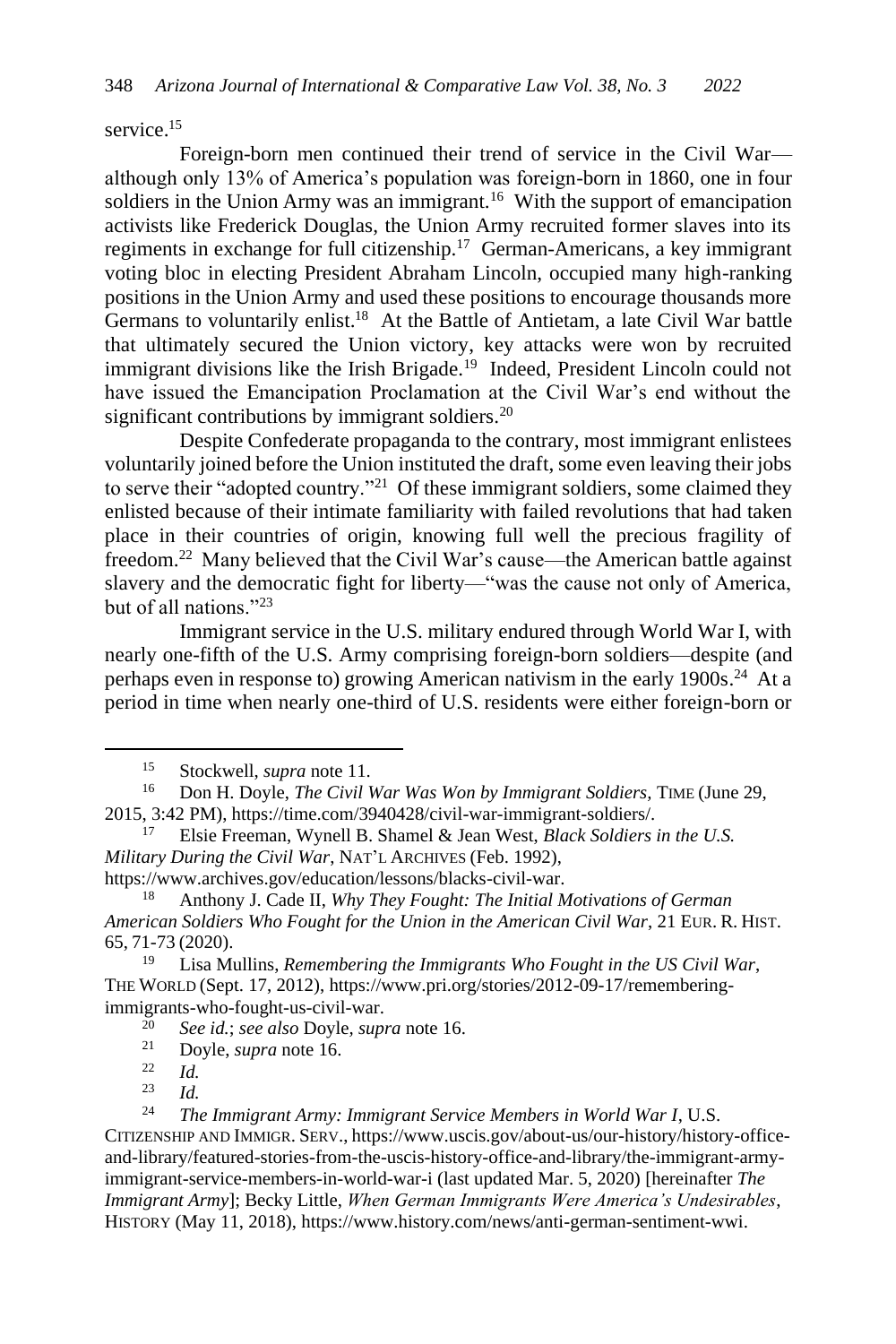children of foreign-born parents, immigrant populations were treated with increased trepidation and skepticism, particularly German-Americans.<sup>25</sup> Often derogatorily referred to as "Huns" or "hyphenated Americans," President Woodrow Wilson warned that "[any] man who carries a hyphen about with him, carries a dagger that he is ready to plunge into the vitals of this Republic."<sup>26</sup> Nonetheless, in 1917, the United States drafted nearly half a million foreign-born persons to serve in its military, citizens and noncitizens alike.<sup>27</sup>

The year after the United States' entry into World War I, national leadership softened its approach toward immigrant populations.<sup>28</sup> To further inspire and reward immigrant enlistment, Congress passed the Naturalization Act of 1918 that fast-tracked naturalization for noncitizen servicemembers.<sup>29</sup> Recognizing the importance of the foreign-born in his military and domestic war industry, President Wilson "dedicated July 4, 1918 to 'immigrant America."<sup>30</sup> Senior officers in the U.S. Armed Forces similarly relaxed their initial efforts to indoctrinate immigrant soldiers in "enthusiastic militant Americanism," opting instead to permit diversity and multiculturalism.<sup>31</sup> Ultimately, over 300,000 noncitizen immigrants earned U.S. citizenship through their military service during World War I.<sup>32</sup>

Citizen and noncitizen immigrants continued to serve in the U.S. Armed Forces through World War II despite resurging anti-immigrant sentiments.<sup>33</sup> Veiled as a "national security measure," Congress passed the Alien Registration Act of 1940, which required all immigrants regardless of citizenship to "register with the government" so they could be monitored.<sup>34</sup> However, that same year, Congress

 $\frac{26}{27}$  *Id.* 

<sup>25</sup> Robert Siegel & Art Silverman, *During World War I, U.S. Government Propaganda Erased German Culture*, NAT'L PUB. RADIO (Apr. 7, 2017, 6:00 PM), https://www.npr.org/2017/04/07/523044253/during-world-war-i-u-s-governmentpropaganda-erased-german-culture.<br> $\frac{26}{14}$ 

<sup>27</sup> Ryan Reft, *World War I: Immigrants Make a Difference on the Front Lines and at Home*, LIBRARY OF CONG. BLOG (Sept. 26, 2017),

https://blogs.loc.gov/loc/2017/09/world-war-i-immigrants-make-a-difference-on-the-frontlines-and-at-home/.<br> $\frac{28}{3}$  Sec id.

<sup>28</sup> *See id.*

<sup>29</sup> *Naturalized World War I Soldier Frank Capra*, U.S. CITIZENSHIP AND IMMIGR. SERV., https://www.uscis.gov/about-us/our-history/history-office-and-library/featuredstories-from-the-uscis-history-office-and-library/naturalized-world-war-i-soldier-frankcapra (last updated Oct. 24, 2018).<br> $30 \text{ Poft}$  suppressed 27

 $rac{30}{31}$  Reft, *supra* note 27.

 $rac{31}{32}$  *Id.* 

<sup>32</sup> *The Immigrant Army*, *supra* note 24.

<sup>33</sup> Watson B. Miller, *Foreign Born in the United States Army During World War II, With Special Reference to the Alien*, 6 IMMIGR. & NATURALIZATION SERV. MONTHLY R. 48, 48 (1948); *see also* Scott Harrison, *From the Archives: Alien Registration Act of 1940*, L.A. TIMES (Feb. 26, 2017, 1 AM), https://www.latimes.com/visuals/photography/la-me-fwarchives-alian-registration-act-20170214-story.html.

Harrison, *supra* note 33.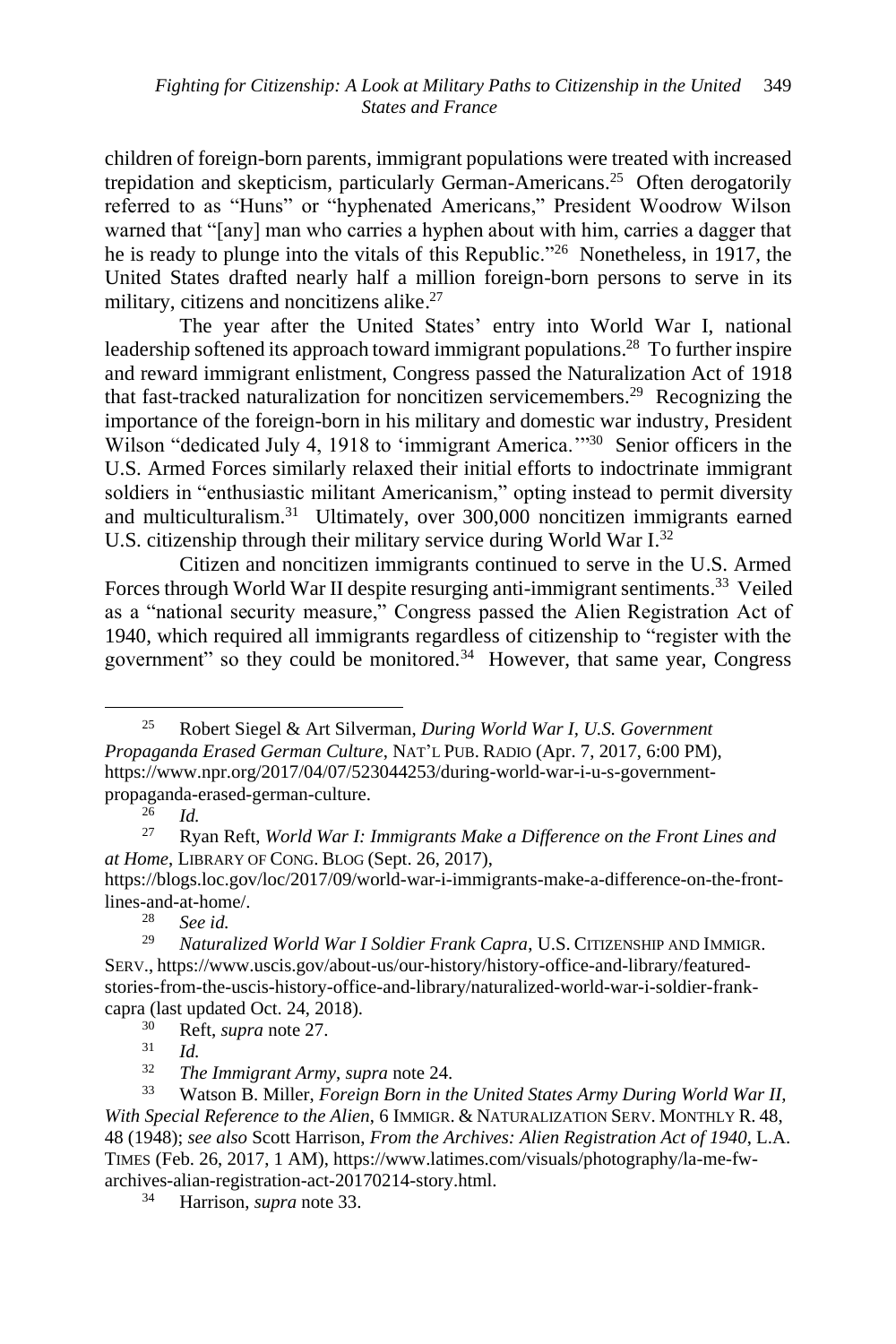passed the Selective Service and Training Act, which required all male "declarant" noncitizens—those who intended to eventually acquire U.S. citizenship—between the ages of twenty-one and thirty-six to register for the draft.<sup>35</sup> Following the attack on Pearl Harbor, the Act changed to compel even "nondeclarant" noncitizens those who did *not* express an intent or desire to acquire U.S. citizenship—to register for the draft as well.<sup>36</sup>

Over the course of World War II, over 300,000 foreign-born immigrants served in the U.S. Army, 109,000 of which were noncitizens at the time of enlistment.<sup>37</sup> While most of the immigrant soldiers hailed from European countries, the largest proportions of noncitizen enlistees came from Canada, Mexico, Germany, and Italy—the latter two countries belonging to the enemy Axis Powers.<sup>38</sup> At the urging of the Immigration and Naturalization Service (INS), Congress passed the Second War Powers Act of 1942 to accelerate the naturalization process for noncitizen servicemembers in all branches of the U.S. Armed Forces.<sup>39</sup> Between July 1, 1941 and June 30, 1947, over 142,000 noncitizen enlistees were naturalized as U.S. citizens.<sup>40</sup>

Legislation underpinning military paths to citizenship transformed during the Korean War with the passage of the Immigration and Nationality Act (INA) in 1952, an act still in force today. 41 Section 329 of the Act specifically outlines eligibility and procedural standards for immigrant servicemembers seeking naturalization for honorable military service.<sup>42</sup> However, such naturalization hinges on a major caveat: § 329 can only be invoked if the noncitizen served in a military hostility specifically recognized by the Act, or hostilities otherwise recognized by past or future Executive Orders.<sup>43</sup> Notably, this precludes immigrant servicemembers in *unrecognized* U.S.-involved conflicts from obtaining expedited naturalization under the Act.<sup>44</sup> Nonetheless, § 329 has facilitated naturalization for

<sup>35</sup> Lynn G. O'Neil & Omer S. Senturk, Noncitizens in the U.S. Military 7, 14-15 (Mar. 2004) (Master's thesis, Naval Postgraduate School) (on file at Dudley Knox Library).

<sup>36</sup> *Id.*

 $37$  Miller, *supra* note 33, at 53.<br> $38$  *Id.* at 51 thls 7 & 8 (showing

Id. at 51 tbls. 7 & 8 (showing that nearly 30,000 noncitizen soldiers were born in "enemy countries" of Germany, Italy, Austria, Hungary, Roumania [sic], Bulgaria, Russia, and Japan).

*Id.* at 52.

<sup>40</sup> O'Neil & Senturk, *supra* note 35.

<sup>41</sup> *Immigration and Nationality Act*, U.S. CITIZENSHIP AND IMMIGR. SERV., https://www.uscis.gov/laws-and-policy/legislation/immigration-and-nationality-act (last updated July 10, 2019).<br> $\frac{42}{1}$  *Id* 

<sup>43</sup> 8 U.S.C.A. § 1440 (2004) (recognizing World War I; World War II; the Korean War; the Vietnam War; the Persian Gulf Conflict; and the ongoing War on Terrorism as qualifying military hostilities).

<sup>44</sup> Margaret M. Lee & Ruth E. Wasem, *Expedited Citizenship through Military Service: Policy and Issues*, CONG. RSCH. SERV. (Feb. 25, 2009), https://apps.dtic.mil/sti/pdfs/ADA496342.pdf.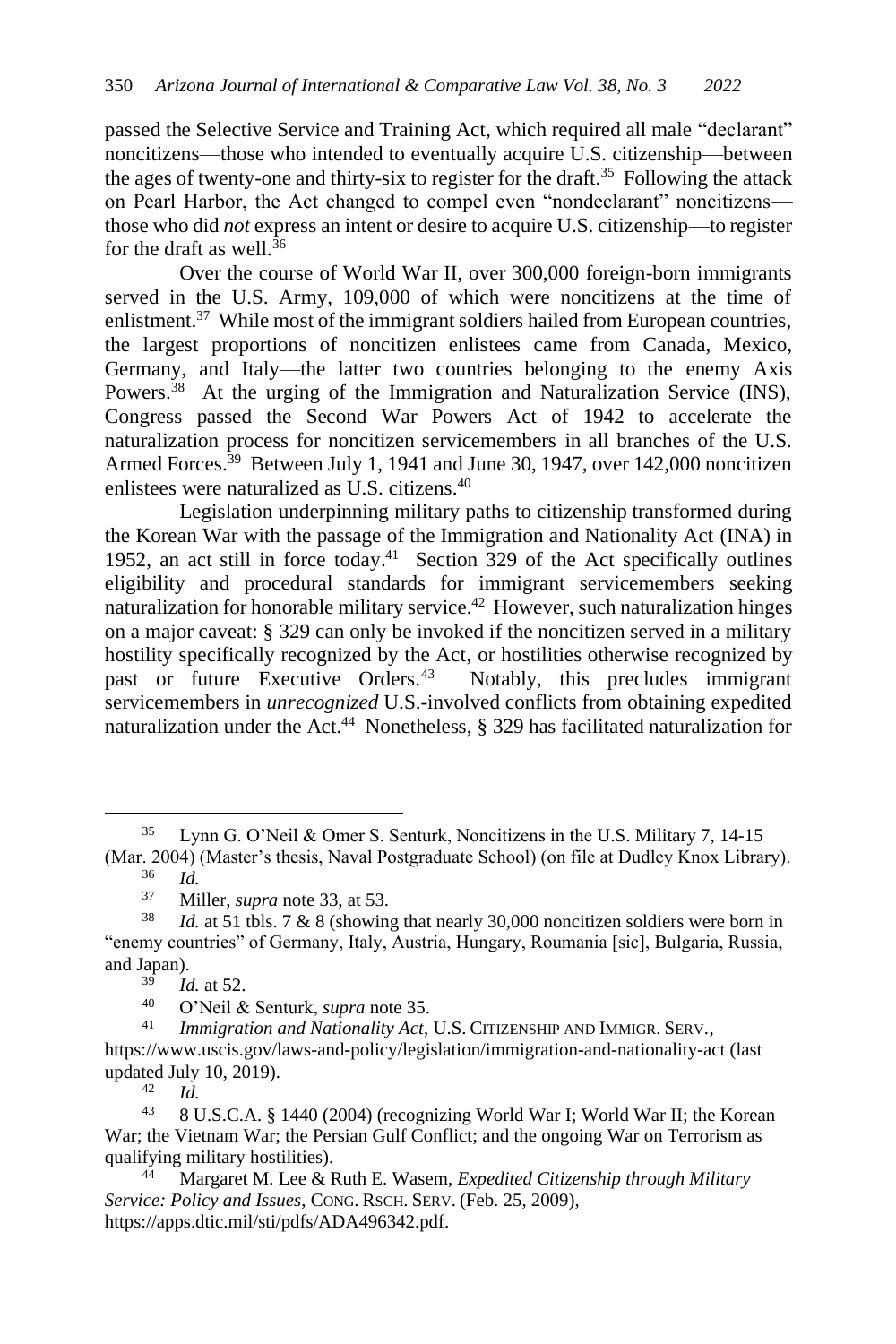over 300,000 immigrant servicemembers since its inception.<sup>45</sup>

# **B. The Immigrant Soldier Throughout French History**

. . . [T]he Foreign Legion was formed with the only purpose of creating an outlet and giving a destination to foreigners who flood into France and who would cause trouble . . .. This corps is simply an asylum for misfortune.

Marshal Nicolas Soult, French War Minister, 1834.<sup>46</sup>

Even before the formation of the French Foreign Legion (hereinafter "Legion"), France relied heavily on foreign-born soldiers, especially during the French Revolution beginning in 1789.<sup>47</sup> While revolutionaries stormed the Bastille in France on July 14, 1789, enslaved plantation workers in the French Caribbean colonies were revolting against their European slaveowners in a violent bid for freedom and political rights.<sup>48</sup> Slave insurgents and French revolutionaries alike regarded the monarchy as a mutual enemy of liberty and the budding republic.<sup>49</sup> Thus, the two marginalized groups formed an alliance, and slave armies in the French Caribbean colonies swore to protect the islands from British invasion while the French continued their coup in mainland France.<sup>50</sup> In 1794, the National Convention in Paris, an assembly of Frenchmen that governed France during part of the Revolution, formally emancipated the slaves in the French colonies and granted them French citizenship.<sup>51</sup>

During the French Revolution, the first Constitution of 1791 transformed

<sup>45</sup> Muzaffar Chishti et al., *Noncitizens in the U.S. Military*, MIGRATION POL'Y INST. 4, 4 fig. 1 (2019).

<sup>46</sup> DOUGLAS PORCH, THE FRENCH FOREIGN LEGION: A COMPLETE HISTORY OF THE LEGENDARY FIGHTING FORCE 1, 5 (2010).

<sup>47</sup> Laurent Dubois, *La Republique Mestissee: Citizenship, Colonialism, and the Borders of French History*, 14 CULTURAL STUD. 15, 8–9 (2000).

<sup>48</sup> Jonah Walters, *A Guide to the French Revolution*, JACOBIN (July 14, 2015), https://www.jacobinmag.com/2015/07/french-revolution-bastille-day-guide-jacobins-terrorbonaparte/; Dubois, *supra* note 47, at 8.

<sup>49</sup> *See* Dubois, *supra* note 47, at 9.

<sup>50</sup> *Id.*

<sup>51</sup> *Decree of the National Convention of 4 February 1794, Abolishing Slavery in all the Colonies*, LIBERTE, EGALITE, FRATERNITE, https://revolution.chnm.org/d/291 (last visited Oct. 11, 2020); for more information regarding the National Convention in Paris, see *National Convention*, BRITANNICA, https://www.britannica.com/topic/National-Convention (last updated July 11, 2002).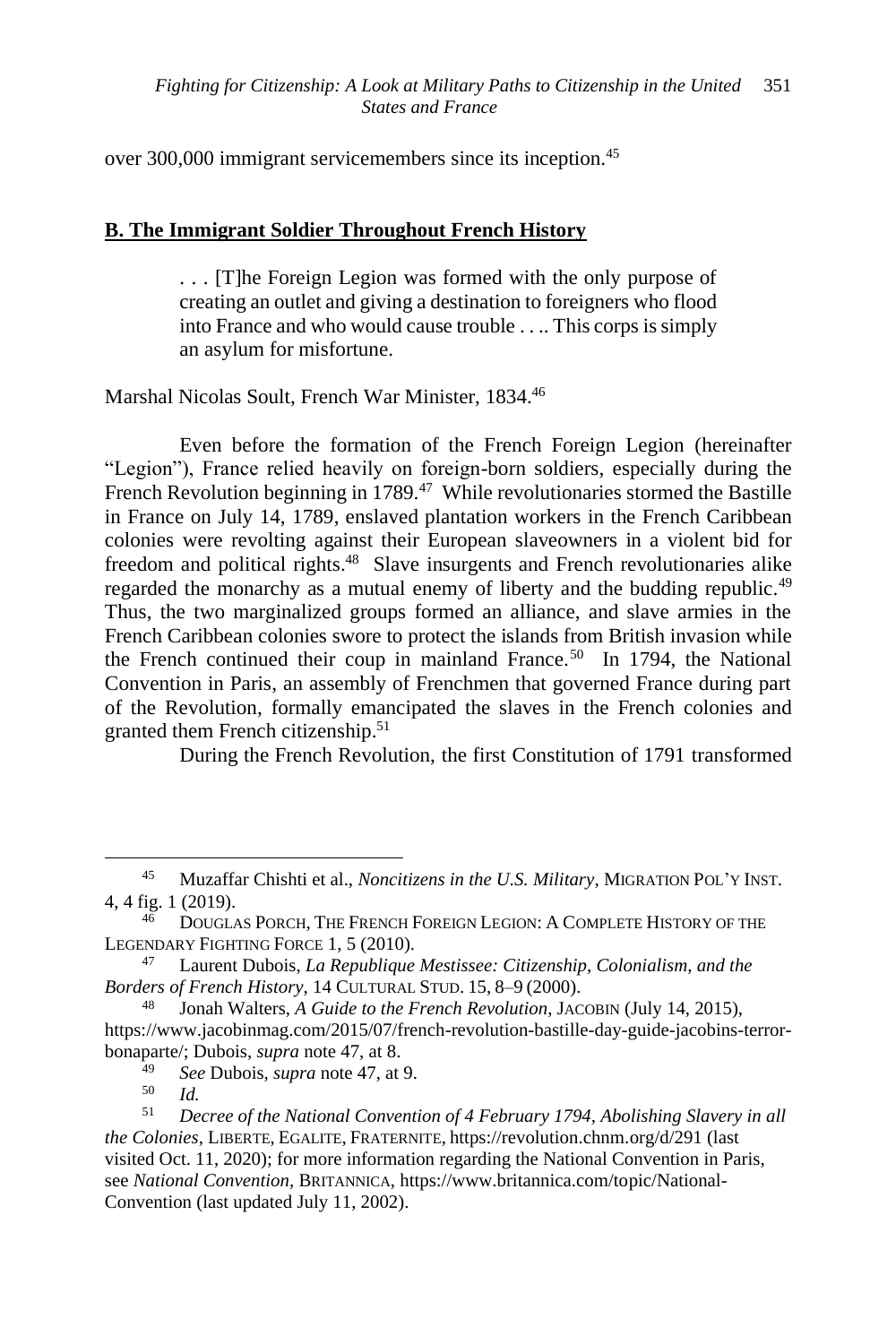the country's concept of nationality and citizenship.<sup>52</sup> Under the old monarchy, immigrants could only obtain naturalization if they were granted a *letter de*  naturalite, a "nationhood letter," by order of the King.<sup>53</sup> Such letters were exceedingly rare, effectively barring most foreign-born men from ever obtaining French citizenship.<sup>54</sup> Conversely, the first Constitution provided that foreign-born men could naturalize as a "common, automatic, and permanent right" once they (1) had lived in France for at least five years, or (2) married a French woman.<sup>55</sup> Then, in 1794, the Constitution changed to reflect new citizenship standards: naturalization was no longer an automatic process bestowing citizenship; instead, an immigrant would have to request naturalization upon reaching his twenty-first birthday.<sup>56</sup>

At the close of the Revolution, General Napoleon Bonaparte assumed reign of France during a period known as the "First French Republic," during which he instituted the Civil Code of 1803 (often referred to as the "Napoleonic Code," which was fully promulgated the following year).<sup>57</sup> Under this new civil law, foreign-born immigrants could still apply for naturalization, but only after living incountry for ten years.<sup>58</sup> Still, immigrants seldom applied for naturalization under this system, opting instead to maintain their status as *admission a domicile*, or legal resident.<sup>59</sup> First, applications were expensive: each application for citizenship cost "roughly the equivalent of three to four months' salary."<sup>60</sup> Second, residency status imparted certain civil privileges, like pursuing gainful employment and maintaining property rights that could be devised to a resident's heirs, both in and out of France.<sup>61</sup> Finally, and most importantly, maintaining residency status allowed noncitizens to avoid lottery conscription into the French Army: while Frenchmen could be forced to serve for up to eight years, legal residents were not subject to conscription at all. 62

Upon Napoleon's fall in 1814 and the short-lived restoration of the pre-Revolution monarchy, "King of the French" Louis Phillipe assumed the throne in

<sup>53</sup> *Id.* at 142.

<sup>56</sup> *Id.*

<sup>57</sup> *See generally Napoleonic Code*, BRITANNICA,

<sup>58</sup> Berdah, *supra* note 52, at 143–44.

 $\frac{59}{60}$  *Id.* at 144–45.

<sup>60</sup> *Id.* at 144.

<sup>52</sup> Jean-Francois Berdah, *Citizenship and National Identity in France from the French Revolution to the Present*, FRONTIERS AND IDENTITIES 141, 143 (May 4, 2007), https://hal.archives-ouvertes.fr/hal-00143925.

Id. (estimating that around 6,000 people benefited from the royal grant between 1660 and 1789.).

<sup>55</sup> *Id.* at 143.

https://www.britannica.com/topic/Napoleonic-Code (last updated May 25, 2015); *see also Paris: Capital of the 19th Century*, BROWN UNIV. LIBR. CTR. FOR DIGIT. SCHOLARSHIP, https://library.brown.edu/cds/paris/chronology1.html (last visited Nov. 10, 2020).<br><sup>58</sup> Berdah *sunga* note 52 at 143–44

<sup>62</sup> *Id.*; *see also French Foreign Legion*, BRITANNICA,

https://www.britannica.com/topic/French-Foreign-Legion (last updated Jan. 7, 2008); PORCH, *supra* note 46, at xviii.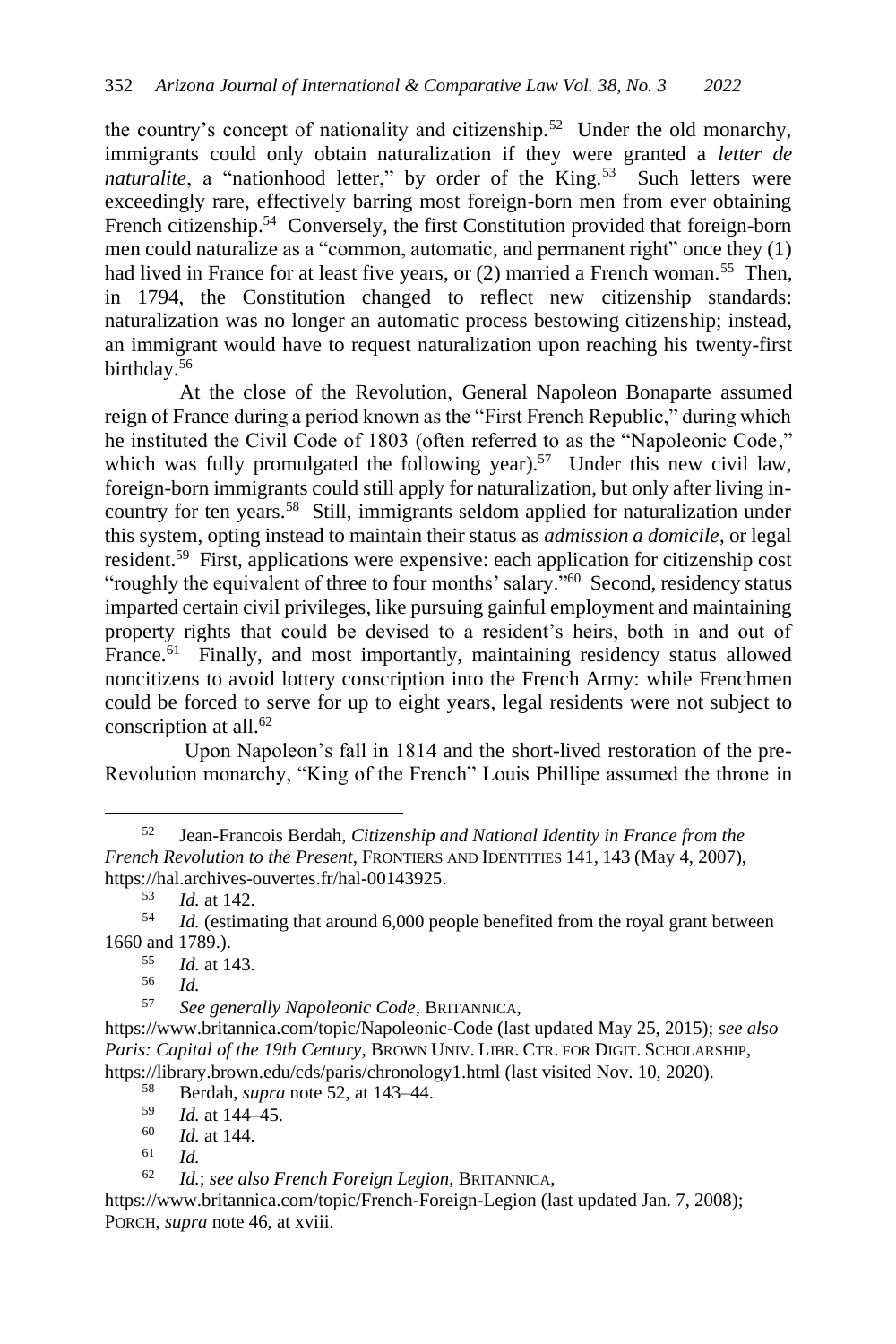1830 and soon faced a new immigrant crisis. <sup>63</sup> Amidst the European Revolutions of 1830, refugees from across Europe surged into France, many of them failed revolutionaries from their respective homelands, and further taxed the country's political and economic infrastructure. 64 Having withdrawn from international extradition treaties, France no longer promised to return immigrants seeking asylum, even if criminalized by their home country.<sup>65</sup> What's more, France had a new reputation to uphold: after its own Revolution, France advertised itself as a land of freethinking liberalism, freedom, and purported equality.<sup>66</sup>

As immigrants flooded the country, the conscripted French Army was simultaneously struggling to protect French imperial conquests in Africa.<sup>67</sup> King Louis Phillipe knew that the use of Frenchmen in high-fatality African conflicts was becoming increasingly politically untenable. 68 The King considered augmenting these forces with refugees.<sup>69</sup> However, an existing royal charter precluded the use of foreigners as mercenary-replacements in the French Army proper.<sup>70</sup> Further, Frenchmen regarded the domestic use of *any* mercenary force as inherently suspect: if a King could pay to protect himself with foreign mercenaries, he might use those soldiers to aggrandize power away from the French people.<sup>71</sup> Therefore, any conceivable force composed of noncitizen immigrants would be limited to serving overseas and would have to be distinctly different from the French Army.<sup>72</sup> Thus, the French Foreign Legion was born.<sup>73</sup>

The Legion was formally established by King Louis Phillipe by royal decree on March 10, 1831.<sup>74</sup> Ostensibly, the Legion was formed to serve as the catch-all militant "dumping ground for undesirables" and a "repository for the destitute" refugees who had immigrated to France without any means to support

<sup>63</sup> *See Louis Philippe Duc d'Orleans*, THE TWICKENHAM MUSEUM, http://www.twickenham-museum.org.uk/detail.php?aid=8&ctid=1&cid=9 (last visited Nov. 14, 2020); *see also* Charles H. Koehler III, *Legio Patria Nostra: The History of the French Foreign Legion Since 1962*, U.S. ARMY COMMAND AND GEN. STAFF COLL. 1 (June 17, 2005), https://apps.dtic.mil/sti/citations/ADA436978.

<sup>64</sup> Koehler, *supra* note 63; *see also* PORCH, *supra* note 46, at 2-6; *Revolutions of 1830*, BRITANNICA, https://www.britannica.com/event/Revolutions-of-1830 (last updated Sept. 22, 2006).

<sup>65</sup> CAROLINE VARIN, MERCENARIES, HYBRID ARMIES AND NATIONAL SECURITY: PRIVATE SOLDIERS AND THE STATE IN THE 21ST CENTURY (2014) 1, 49–50.

<sup>66</sup> *Id.*; *see also* PORCH,*supra* note 46, at 1.

<sup>67</sup> *French Foreign Legion*, *supra* note 62; PORCH,*supra* note 46, at 5.

JEAN-DENIS G.G. LEPAGE, THE FRENCH FOREIGN LEGION: AN ILLUSTRATED HISTORY, 1, 11 (2007).

<sup>69</sup> VARIN, *supra* note 65, at 50.

 $\frac{70}{71}$  *Id.* 

 $\frac{71}{72}$  *Id.* 

<sup>72</sup> *See id.*

<sup>73</sup> *French Foreign Legion*, *supra* note 62.

PORCH, *supra* note 46, at 1.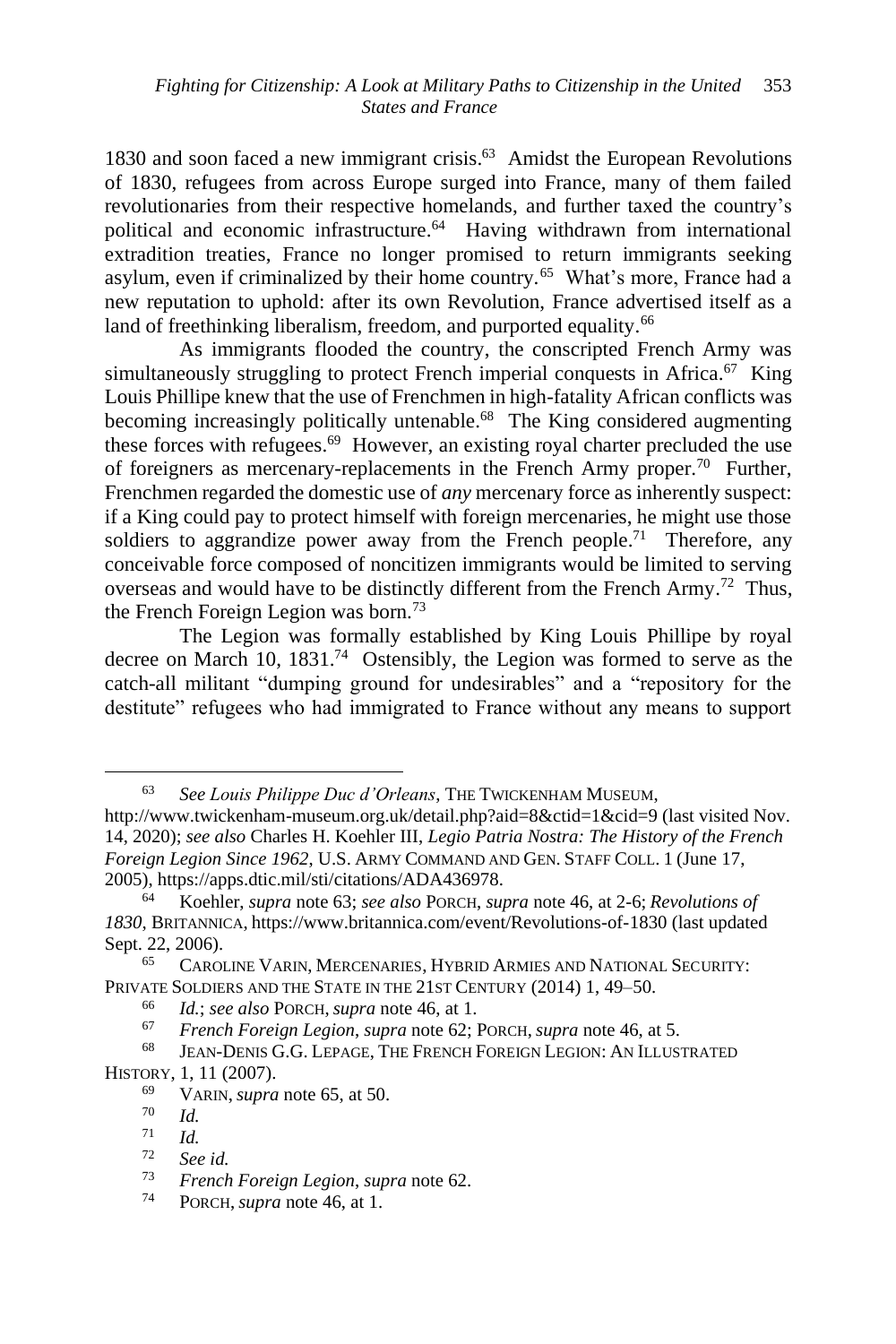themselves.<sup>75</sup> The Legion also provided a home for foreigners that once served as high-paid mercenaries under Napoleon.<sup>76</sup> After the revolutions of 1830, such foreigners were suddenly unemployed and belligerent, and could be weaponized against the fledgling King.<sup>77</sup> Indeed, France originally regarded the Legion not as a legitimate military organization but a "quasi-social service" that could protect France's growing empire without sacrificing the lives of French citizens.<sup>78</sup>

The Legion openly recruited those with questionable backgrounds.<sup>79</sup> Prospective enlistees had few entry requirements: the Legion accepted any European volunteer that was in good health and willing to serve at least three years of overseas duty.<sup>80</sup> Other requirements, like possession of a valid birth certificate or a clean criminal record, were almost always overlooked.<sup>81</sup> In fact, the Legion implicitly condoned the recruitment of criminal characters: many gave fake names when enlisting, and one's anonymity was seldom questioned.<sup>82</sup>

For their part, the *Legionnaires*, the enlisted component of the Legion, predominantly joined to secure employment and steady pay, and perhaps in seek of adventure.<sup>83</sup> Some immigrants enlisted under the promise of French citizenship, though there is little evidence that this was ever granted.<sup>84</sup> Although the Legion successfully recruited hundreds of volunteer Legionnaires by mid-1831, early recruits were difficult to manage or employ, as many did not speak French and therefore lacked cultural cohesion.<sup>85</sup> In an attempt to organize, the early Legion Battalions were organized based on language proficiency.<sup>86</sup>

Further, the Legion sorely lacked experienced officers to lead its troops.<sup>87</sup> Although the Legion fell under the command of the French War Minister, the French Army regarded the Legion with disdain.<sup>88</sup> While the prospect of appointing foreigners to occupy leadership positions stoked unease, experienced officers from the French Army regarded Legion duty as a punishment.<sup>89</sup> Ultimately, the Legion leveraged both groups: the former provided officers with foreign language competency so officers could communicate with their troops, and the latter staffed the highest ranks to ensure loyalty to the French empire.<sup>90</sup>

Many of the original Legionnaires were disappointed with their first assignments—rather than spearheading a European liberation, the Legion assigned

- <sup>79</sup> LEPAGE, *supra* note 68, at 11–13.
- $\frac{80}{81}$  *Id.*
- <sup>81</sup> *See id.* at 1–13.
- $\frac{82}{83}$  *Id.* at 13.
- 83 Koehler, *supra* note 63, at 7.<br>84 Id: see generally VARIN sur
- <sup>84</sup> *Id.*; *see generally* VARIN,*supra* note 65, at 49–53.
- <sup>85</sup> PORCH, *supra* note 46, at 6, 14–15; LEPAGE, *supra* note 68, at 13.
- <sup>86</sup> LEPAGE, *supra* note 68, at 13.
- $^{87}$  PORCH, *supra* note 46, at 6.<br> $^{88}$  See canagelly id at 5.6; LED
- <sup>88</sup> *See generally id at* 5-6; LEPAGE, *supra* note 68, at 11.<br><sup>89</sup> POPCH *supra* pote 46, at 6-7
- PORCH, *supra* note 46, at 6–7.
- <sup>90</sup> *See Id.* at 6-8, 14.

 $\frac{75}{76}$  *Id.* at 5-6.

LEPAGE, *supra* note 68 at 11.

<sup>77</sup> *Id.*

<sup>78</sup> PORCH, *supra* note 46, at 6–7.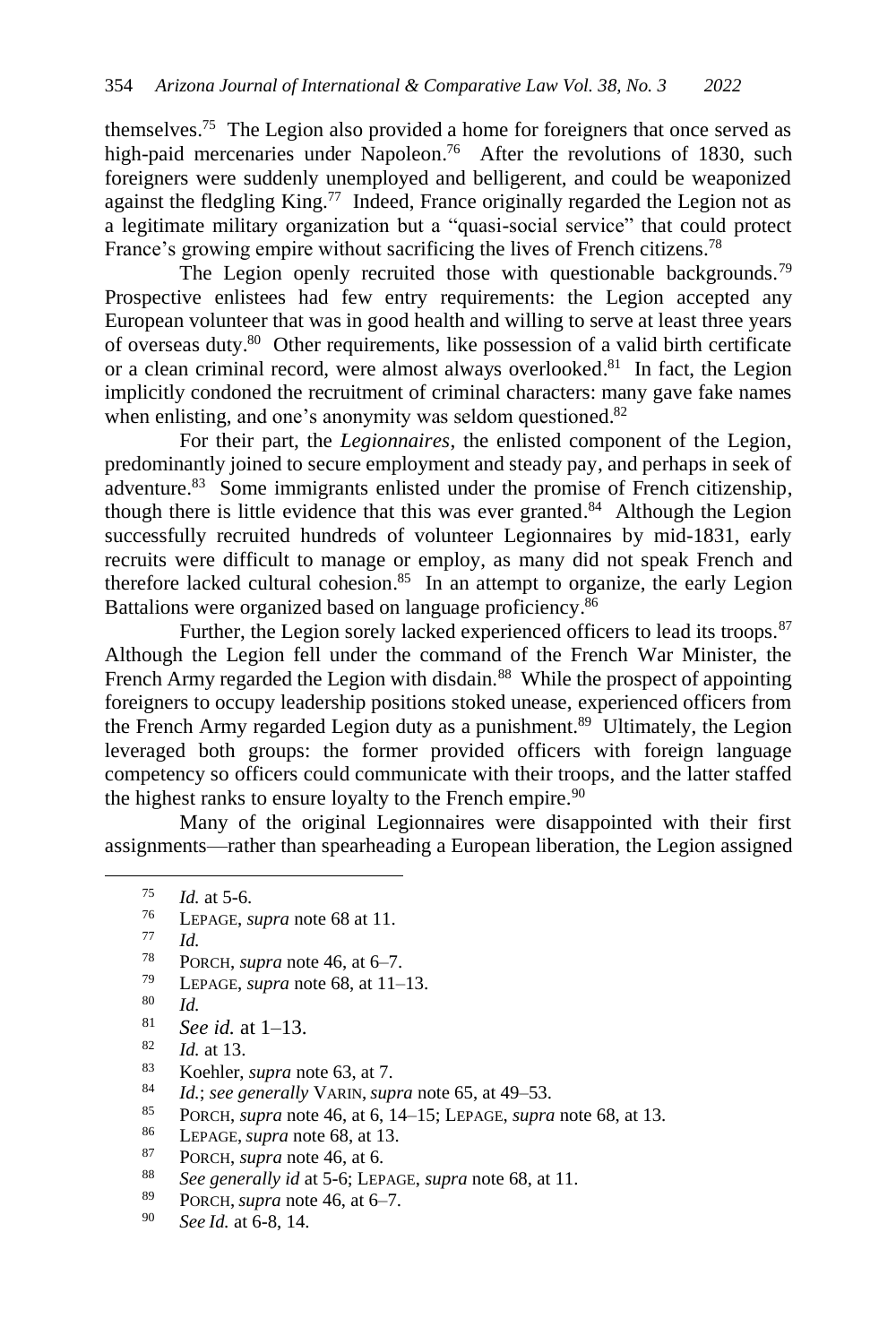its first battalions to Algiers, a city in the then-French colony of Algeria.<sup>91</sup> It was common for pay to be irregular or even nonexistent, and the troops often went hungry.<sup>92</sup> Many of the first Legionnaires were either killed by Arab insurgents or lost to diseases like typhoid and malaria.<sup>93</sup> The Legion also struggled with high rates of desertion; easily swayed by bribes, many Legionnaires abandoned their posts to instead fight for the Algerian forces.<sup>94</sup>

This first Algiers campaign lasted from 1832 through 1835.<sup>95</sup> At first, the Legion was primarily used for construction projects, like building military outposts and structural defenses to protect the French colony from insurgents.<sup>96</sup> Early battles between the Legionnaires and the Arab forces were clumsily fought, poorly organized, and marked by high casualties and mid-battle desertion.<sup>97</sup> The inherent struggles in using mercenaries became glaringly apparent; absent any loyalty to a shared ideology or homeland, the "heterogeneous rabble" were unruly, undisciplined, and unreliable.<sup>98</sup>

Late in the campaign, however, two skirmishes in 1835—the Algerian battles of Moulay Ishmael and Mecta—finally "put the Legion on the map."<sup>99</sup> Despite battlefield confusion and lethal ambushes, the 7th Polish Battalion of the Legion managed to hold back some 10,000 Arab cavalrymen while the rest of the Legion forces retreated to safety.<sup>100</sup> Finally, the Legion had demonstrated its ability to organize, strategize, and fight. $101$ 

In the summer of 1835, King Louis Philippe suddenly decided to send the entire Legion to fight in another foreign land: Spain.<sup>102</sup> From 1833 to 1839, civil war had plagued the country due to competing claims to the Spanish monarchy.<sup>103</sup> France, having aligned itself with Spain's then Regent-Queen Maria-Christina, was reluctant to aid her lethal campaign with actual Frenchmen.<sup>104</sup> As he did in Algeria, however, King Louis Phillipe was more than willing to sacrifice foreigners and offered to send the Legion.<sup>105</sup> Regent-Queen Maria-Christina eagerly accepted the offer.<sup>106</sup>

By this point, the Legion had strategically reorganized its Battalions; once

 $\frac{91}{92}$  *Id.* at 14–15.  $\frac{92}{93}$  *Id.* at 10.  $^{93}$  *Id.* at 15–17. <sup>94</sup> LEPAGE, *supra* note 68, at 14. *Id.* at 16. <sup>96</sup> *Id.* at 14. <sup>97</sup> *Id.* at 16.  $^{98}$  *Id.* at 14–15. LEPAGE, *supra* note 68, at 16.  $\frac{100}{101}$  *Id.* <sup>101</sup> *Id.*  $\frac{102}{103}$  *Id.* at 17. 103 *Id.* at 16–17; *see also* PORCH, *supra* note 46, at 23. <sup>104</sup> LEPAGE, *supra* note 68, at 17.  $\frac{105}{106}$  *Id. Id.*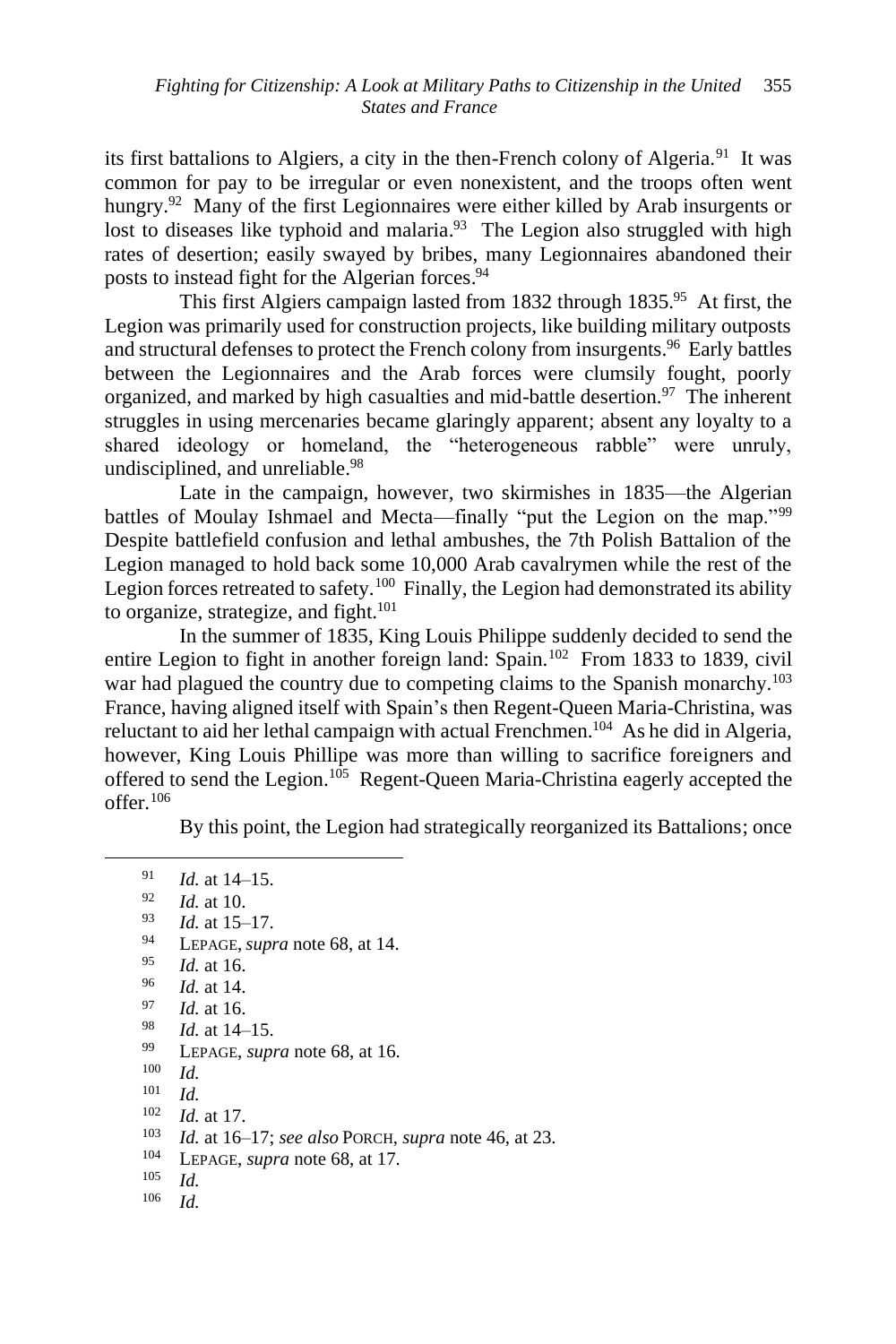segregated based on language, Legion officers decided to integrate different nationalities in every unit, "giving the corps more coherence and homogeneity."<sup>107</sup> The Legion also formally separated from the French Army, affording Spain unilateral control over its use of the Legionnaires.<sup>108</sup> Many of the foreign enlistees were enraged, with one Legion officer remarking that "[t]he foreign officers [and enlisted soldiers] . . . came to serve France and not other countries," causing many of the troops to abandon their ranks.<sup>109</sup>

To counteract desertion, France offered promotions to those officers who did stay in the Legion and agreed to their Spanish assignment.<sup>110</sup> By 1838, these purges and promotions helped the Legion's officer corps retain some of its most talented and devoted men, both French and foreign.<sup>111</sup> Together, these structural changes transformed the Legion from a hodgepodge collection of disunited soldiers to one resembling modern militaries with true *esprit de corps.*<sup>112</sup> The foreign mercenaries had decidedly "adopted France as their fatherland."<sup>113</sup>

By 1839, the force had amassed thousands of immigrant volunteers—some refugee-soldiers that had been defeated in Spain by the original Legion—to serve in multiple mixed-nationality battalions and two distinct regiments.<sup>114</sup> King Louis Phillipe had enough Legionnaires to not only occupy Algeria, but forcibly conquer it—a feat finally achieved by the Legion's distinguished regiments in 1847.<sup>115</sup>

The Legion found renewed morale during its second Algerian campaign, its purpose as an effective mercenary force reinvigorated.<sup>116</sup> Although the force was still regarded as a "Foreign Corps," the Legion transformed from a mere gaggle of mercenaries to a "colonial army" capable of winning battles and holding ground.<sup>117</sup> French Army officers began taking joint command of Legionnaires to use them alongside French soldiers in Algeria, demonstrating a subtle erosion in the once-staunch separation between Frenchmen and foreigners.<sup>118</sup>

The Legion's entry into the Crimean War of 1854 eroded this separation even more.<sup>119</sup> France, then led by Napoleon III, deployed the Legion to the front lines of Crimea where they would fight alongside French citizen-soldiers and the British Army.<sup>120</sup> French Army officials feared that the Legionnaires' loyalty to the

1d. at 28; see also Esprit De Corps, MERRIAM-WEBSTER, https://www.merriamwebster.com/dictionary/esprit%20de%20corps (last visited Jan. 31, 2021) (defining *esprit de corps* as "the common spirit existing in the members of a group and inspiring enthusiasm, devotion, and strong regard for the honor of the group.").

<sup>113</sup> PORCH, *supra* note 46, at 30; *see also* VARIN, *supra* note 65, at 51.<br><sup>114</sup> I EPACE, *supra* note 68, at 20–21, 23; *see also* POPCH, *supra* note 4

<sup>114</sup> LEPAGE, *supra* note 68, at 20–21, 23; *see also* PORCH, *supra* note 46, at 63.

- 115 Koehler, *supra* note 63, at 10–12.<br><sup>116</sup> VARIN, *supra* pote 65, at 52
- VARIN, *supra* note 65, at 52.
- <sup>117</sup> LEPAGE, *supra* note 68, at 14, 23.<br><sup>118</sup> *Id at 23: see also* VARIN *supra* n
- <sup>118</sup> *Id.* at 23; *see also* VARIN, *supra* note 65, at 52.

<sup>107</sup> *Id.*; PORCH, *supra* note 46, at 28.

<sup>&</sup>lt;sup>108</sup> PORCH, *supra* note 46, at 25.<br><sup>109</sup> *Id.* at 26.

 $\frac{109}{110}$  *Id.* at 26.

 $\frac{110}{111}$  *Id.* at 26–27.

<sup>&</sup>lt;sup>111</sup> *Id.* at 27–28.<br><sup>112</sup> *Id.* at 28: see

PORCH, *supra* note 46, at 124-131.

<sup>120</sup> *Id*. at 124; Koehler, *supra* note 63, at 13.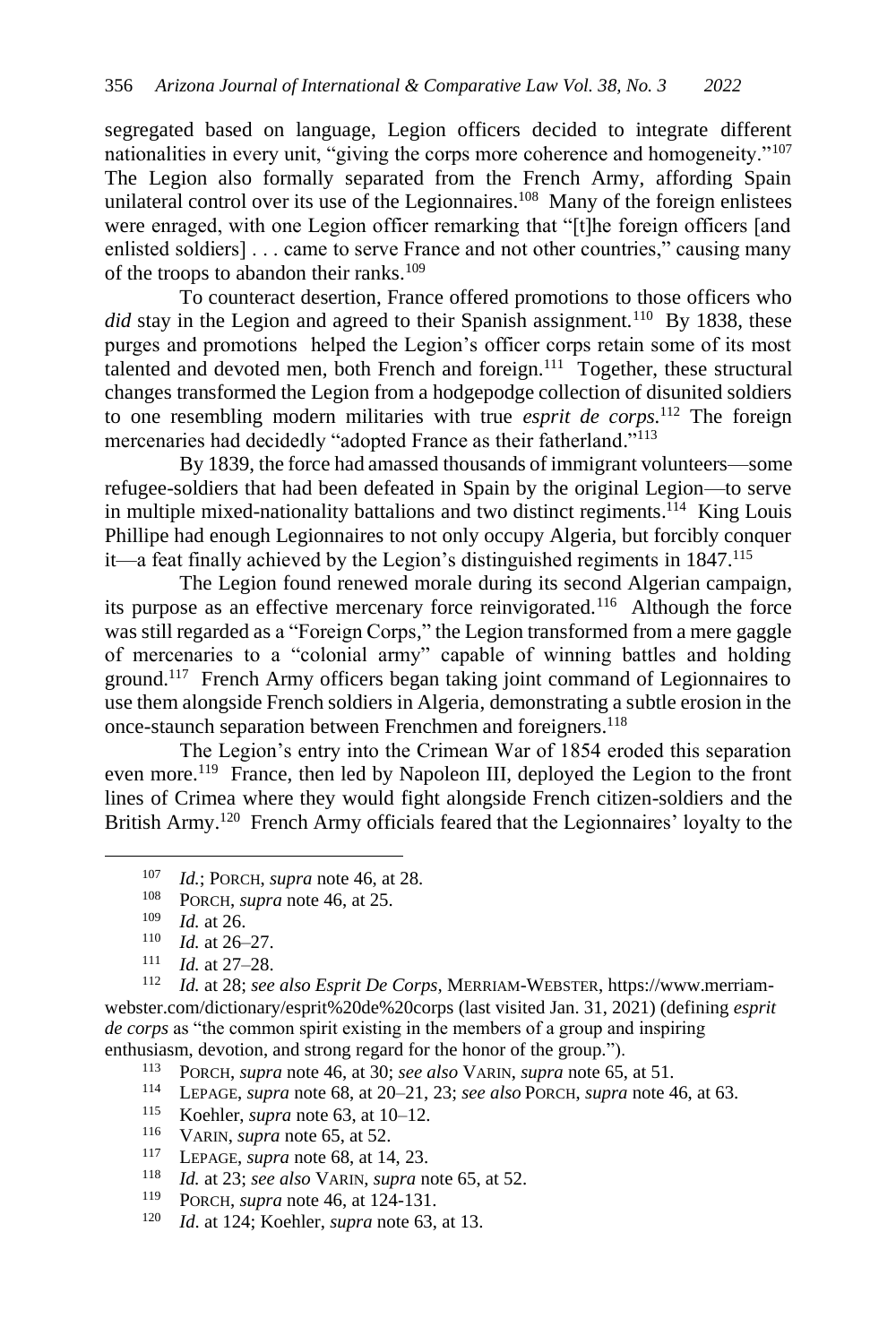mission would falter once they left Algeria, but the Legion held fast despite horrible battlefield conditions.<sup>121</sup> In the two years of the Crimean War, the Legion fought against the Russians, "fighting mud, snipers, dysentery and cholera," without adequate supplies or uniforms.<sup>122</sup> The Legion lost over 1,600 Legionnaires in all, but they fought with extreme grit and tenacity, eventually winning the war for France and her allies.<sup>123</sup>

After the Crimean War, Napoleon III presided over the funeral for fallen Legionnaires and "offered French nationality and a transfer to French regiments" for those who survived.<sup>124</sup> Napoleon III also made it easier for foreigners to naturalize by reducing French residency requirements from ten years down to three. 125

France's favorable treatment of the Legion continued; after a victorious fight in the Italian campaign of 1859, Napoleon III awarded the Legion with dozens of military commendations.<sup>126</sup> For the first time since its charter in 1831, the Legion "marched through the streets of Paris as part of the French victory parade."<sup>127</sup> Within a few years, the Legionnaires were making the same wages as any other French Army citizen-soldier, a stark departure from its once-paltry wages in the Legion's infancy.<sup>128</sup>

Having made a name for itself across Europe, both as a professional organization and an elite fighting force, the Legion no longer depended on recruits from society's dregs.<sup>129</sup> Where once all its volunteers came in desperate need of food or pay, the Legion was now attracting men with "professional potential" beyond mere mercenaries.<sup>130</sup>

As the Legion's notoriety as a mythic and dangerous force grew, so too did its legends.<sup>131</sup> Although one's true identity was seldom questioned, Legion officers generally assumed that their recruits enlisted under pseudonyms—the *anonymats*. 132 This practice perpetuated the Legion's legitimate role as an asylum for miscreants, yet also facilitated the recruitment of hardened criminals whose past could potentially threaten the corps' safety and mission.<sup>133</sup> This led to the first key legend that persists today: the Legion is a "band of outlaws" that, almost

- <sup>125</sup> Berdah, *supra* note 52, at 144.
- <sup>126</sup> Koehler, *supra* note 63, at 13.
- *Id.*
- <sup>128</sup> PORCH, *supra* note 46, at 134.
- <sup>129</sup> *Id.* at 131-32.
- <sup>130</sup> *Id.*
- <sup>131</sup> *See id.* at 177.

See id.; see also CHRISTIAN KOLLER, RECRUITMENT POLICIES AND RECRUITMENT EXPERIENCES OF THE FRENCH FOREIGN LEGION 1, 111 (2012).

<sup>133</sup> PORCH, *supra* note 46, at 178.

<sup>&</sup>lt;sup>121</sup> PORCH, *supra* note 46, at 124–26.<br><sup>122</sup> *Id at* 125, 26

*Id.* at 125–26.

<sup>123</sup> *See id.* at 124–31.

<sup>124</sup> *Id.* at 127.<br><sup>125</sup> Berdah *su*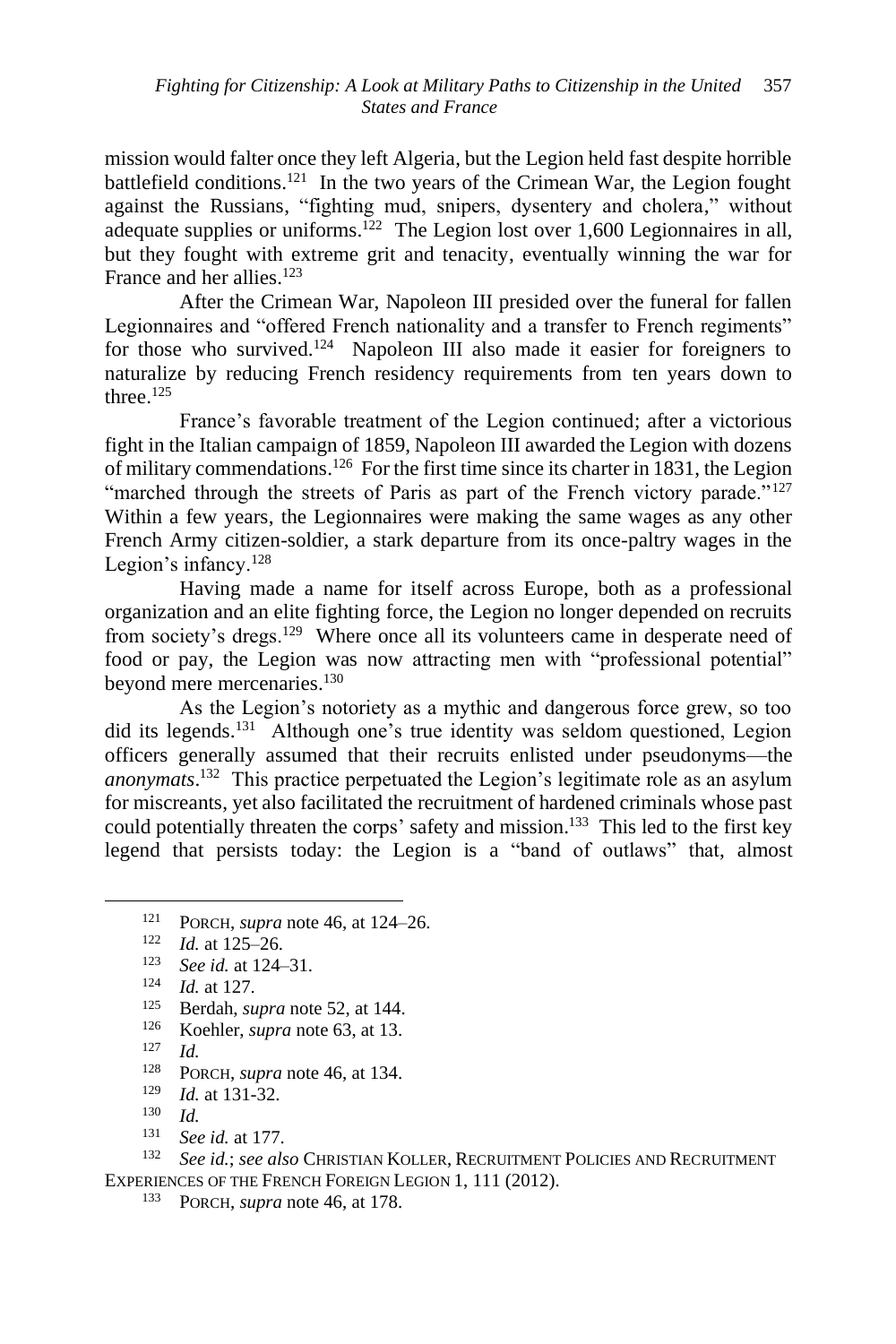paradoxically, attracts mercenaries with the talent and lethality typically found in more sophisticated militaries.<sup>134</sup>

Anonymous recruiting practices also spurred new enlistees to make up fantastical stories about their pasts.<sup>135</sup> Rather than admit he enlisted for want of better career prospects, a new Legionnaire could instead claim he hailed from high society but suffered some cruel twist of fate that landed him in the Legion.<sup>136</sup> Eventually, such narratives would take on a life of their own and inspire the Legion's second legend: the Legion was not only composed of mere mischiefmakers, but also "romantic outcasts" who had fled their once-glamorous lives in search of true adventure.<sup>137</sup> This played an important role in the recruitment and retention of the Legion's actual target demographics: the financially destitute, the young adventurers, the military deserters, and those that simply wish to disappear from society.<sup>138</sup>

The *anonymat* and its legends played an even more important role in an enlistee's transformation from their past selves into a Legionnaire.<sup>139</sup> Without the encumbrances of their real identities, the "Legionnaires became actors" who purposefully crafted new personas intrinsically tied to the lore and heroism of the Legion.<sup>140</sup> Legionnaires felt so closely tied to their new identities that they would viciously defend any affront to the Legion, whether in innocuous bar fights or fierce military battles.<sup>141</sup> Indeed, the Legion's legends ensured that its uneducated and indecorous pieces were unified in devotion to the whole.<sup>142</sup>

This is not to say, however, that Legionnaires shared love of country or a singular devotion to its founding nation.<sup>143</sup> Even as Frenchmen increasingly joined the force, the Legion marched under a flag declaring *Valeur et Discipline*, suggesting that the Legionnaires sooner identified as professional soldiers than as actual patriots.<sup>144</sup> This sentiment persists today, as Legionnaires often state that they promise loyalty not to France, but to the Legion itself.<sup>145</sup>

The Legion's fractured loyalty became troublingly apparent once more during World War I.<sup>146</sup> Between 1913 and 1915, many European countries experienced mass unemployment as factories shut down and their workers went off to war.<sup>147</sup> The Legion experienced a sudden influx of foreigners eager to work in

- $\frac{136}{137}$  *Id.*
- *Id.*

- <sup>141</sup> *See id.* at 178–81.
- See id.
- <sup>143</sup> PORCH,*supra* note 46, at 183.
- <sup>144</sup> *See id.*
- <sup>145</sup> *See id.*

 $\frac{134}{135}$  *Id.* at 178.

 $\frac{135}{136}$  *Id.* at 178–79.

<sup>&</sup>lt;sup>138</sup> PORCH, *supra* note 46, at 179.

 $\frac{140}{141}$  *Id.* at 180.

<sup>146</sup> *A History of the French Foreign Legion, World War One*, ACCESSWIRE (Mar. 3,

<sup>2020),</sup> https://finance.yahoo.com/news/history-french-foreign-legion-part-163000423.html. <sup>147</sup> *Id.*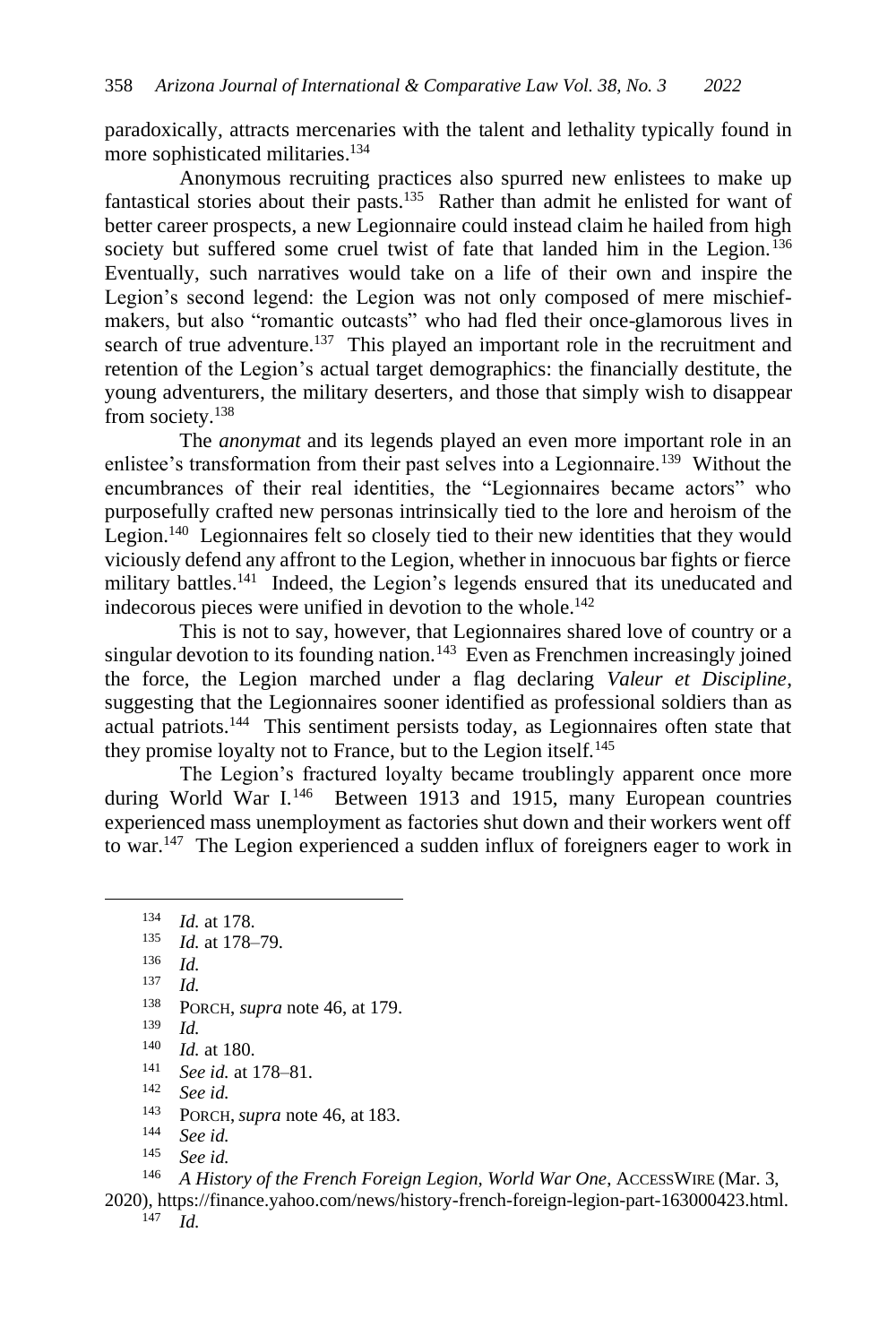its ranks in exchange for a steady paycheck.<sup>148</sup> After 1915, however, the Legion's numbers plummeted: many of its members retreated back to their home countries, while thousands more perished in violent battles on the Western Front.<sup>149</sup>

As France rebuilt following the Great War, the Legion continued to suffer.<sup>150</sup> French officers, returning home from their former POW-status in Germany, mercilessly abused German Legionnaires to the point that many deserted.<sup>151</sup> Once celebratory regard for the Legion devolved into contempt for the broken, disloyal force as evidenced by then-popular literature and movies.<sup>152</sup> Desertion boomed as the Legion dissolved once more from enchantment.<sup>153</sup>

German contempt continued into World War II.<sup>154</sup> Fearing infiltration by Nazi Germany, France assigned many of its German Legionnaires to remote outposts in North Africa.<sup>155</sup> In their absence, France rushed to train four more regiments back home in hopes the new recruits would express fidelity to the French mission.<sup>156</sup> Eventually, however, even these new units would not be enough to fill France's demand for capable soldiers, and it reluctantly called back its deployed Legionnaires to various European fronts.<sup>157</sup> Many Legionnaires were captured and forcibly enlisted in the German Army upon their return to Europe; others defected and later fought for Axis forces against France and her allies.<sup>158</sup> Now, the Legion was not just disloyal to France—it was disloyal even to itself.<sup>159</sup>

<sup>150</sup> *See* Porch*, supra* note 149.

*Id.* 

 $\frac{155}{156}$  *Id.* 

<sup>156</sup> *Id.*

<sup>159</sup> *See id.*

 $\frac{148}{149}$  *Id.* 

Id.; Douglas Porch, *What ever happened to the French Foreign Legion?*, MILITARY TIMES (Dec. 20, 2017), https://www.militarytimes.com/off-duty/militaryculture/2017/12/21/what-ever-happened-to-the-french-foreign-legion/.

 $\frac{151}{152}$  *Id.* 

 $\frac{152}{153}$  *Id.* 

<sup>154</sup> Edward L. Bimberg, *World War II: A Tale of the French Foreign Legion*, HISTORYNET (Sept. 1997), https://www.historynet.com/world-war-ii-a-tale-of-the-frenchforeign-legion.htm.

*Id.* 

<sup>158</sup> Logan Nye, *The French Foreign Legion in World War II was filled with Nazis*, BUSINESS INSIDER (May 24, 2016), https://www.businessinsider.com/french-foreign-legionin-world-war-ii-was-filled-with-nazis-2016-5.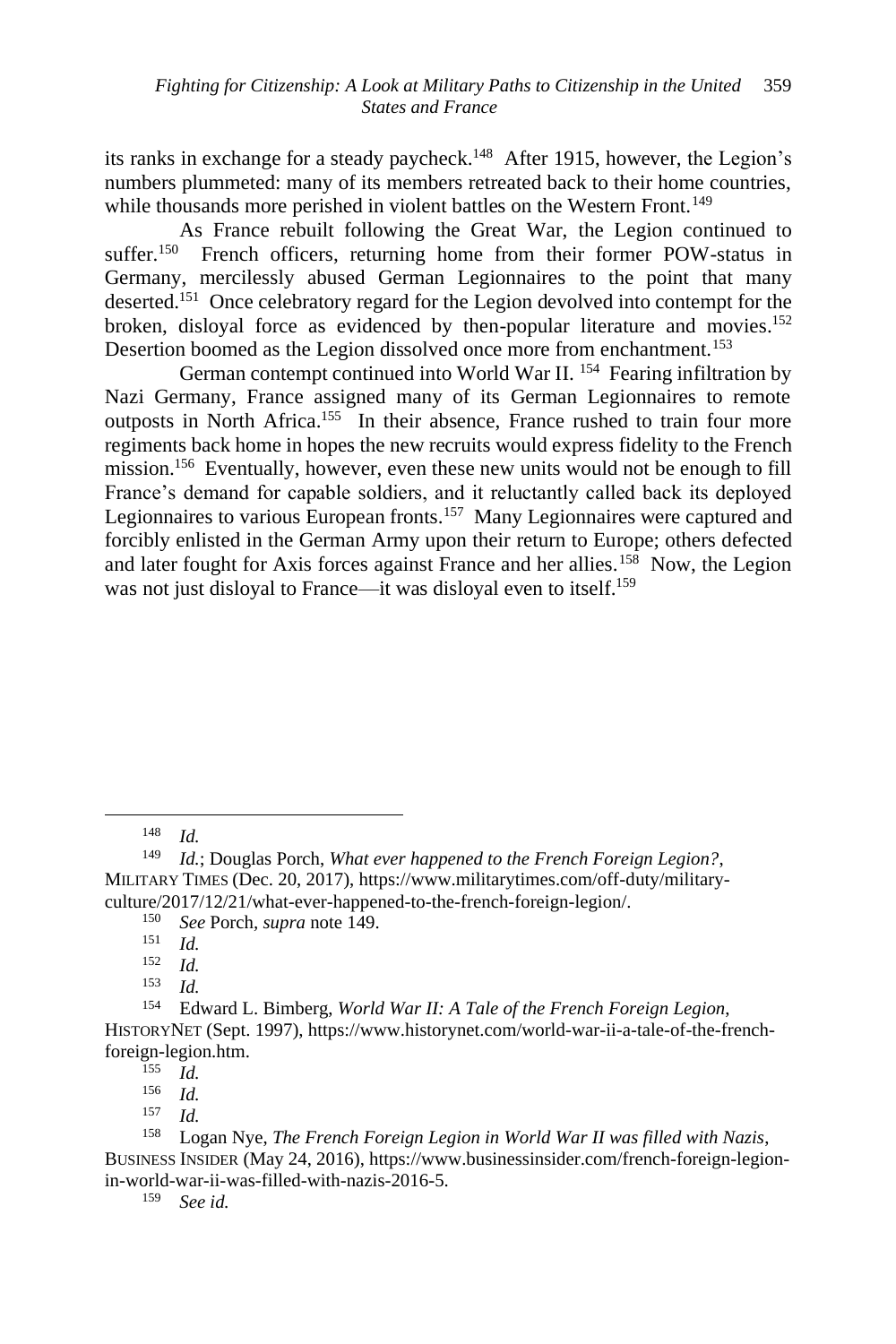# **III. CONTEMPORARY MILITARY PATHS TO CITIZENSHIP IN THE UNITED STATES AND FRANCE**

# **A. Existing Military Paths to U.S. Citizenship**

### 1. The Immigration and Nationality Act

As of 2019, there are over 18 million military veterans alive in the United States, and less than 3%, an approximate 511,000, are foreign-born citizens or noncitizen veterans. 160 Approximately 40,000 immigrants are currently serving in the U.S. Armed Forces today, and on average, 7,000 noncitizen immigrants enlist in the American military each year.<sup>161</sup> Since 2000, over 100,000 noncitizen immigrants have earned American citizenship by virtue of their military service; since 1900, over 760,000 noncitizen immigrants achieved the same feat.<sup>162</sup>

In order for a noncitizen to enlist into the U.S. Armed Forces,  $he^{163}$  must meet certain requirements.<sup>164</sup> First, he must be recognized as a "legal permanent resident" (LPR) by the U.S. Citizenship and Immigration Services (USCIS) as codified by the Immigration and Nationality Act (INA). 165 Often, this is referred to as possessing a "green card" or a "permanent resident card," which permits its possessor to live and work in the United States indefinitely.<sup>166</sup>

The INA defines various "immigrant classes of admission" that would permit a noncitizen immigrant to obtain LPR status; some classes are also referred to as immigrant "preferences."<sup>167</sup> Most applicants obtain LPR status because they constitute an "immediate relative of a U.S. citizen," meaning that they are either a qualified spouse, child, or parent of a U.S. citizen.<sup>168</sup> Family members who do not qualify as "immediate" relatives can instead apply for LPR status under the

<sup>160</sup> Erin Duffin, *Veterans in the United States – Statistics & Facts*, STATISTA (Sept. 8, 2020), https://www.statista.com/topics/3450/veterans-in-the-united-states/; *5 Things to Know About Immigrants in the Military*, FWD.US (Jan. 6, 2020), https://www.fwd.us/news/immigrants-in-the-military/.

<sup>161</sup> *5 Things to Know About Immigrants in the Military*, *supra* note 160.

 $\frac{162}{163}$  *Id.* 

<sup>163</sup> Both men and women *can* and *do* join the U.S. Armed Forces, citizens and noncitizens alike. However, for the sake of simplicity, I will describe our theoretical noncitizen recruit as "he."

<sup>164</sup> *Join the Military*, USAGOV, https://www.usa.gov/join-military (last updated Apr. 8, 2021).

<sup>165</sup> *See id.*; *see also Eligibility Requirements*, TODAY'S MILITARY, https://www.todaysmilitary.com/joining-eligibility/eligibility-requirements (last visited Sept. 13, 2021) *and Green Card*, US CITIZENSHIP AND IMMIGR. SERVICES, https://www.uscis.gov/green-card (last visited Jan. 17, 2020).

<sup>166</sup> *Green Card*, *supra* note 165.

<sup>167</sup> *Immigrant Classes of Admission,* US DEP'T OF HOMELAND SEC.,

https://www.dhs.gov/immigration-statistics/lawful-permanent-residents/ImmigrantCOA (last visited Apr. 7, 2017).

<sup>168</sup> *Id.*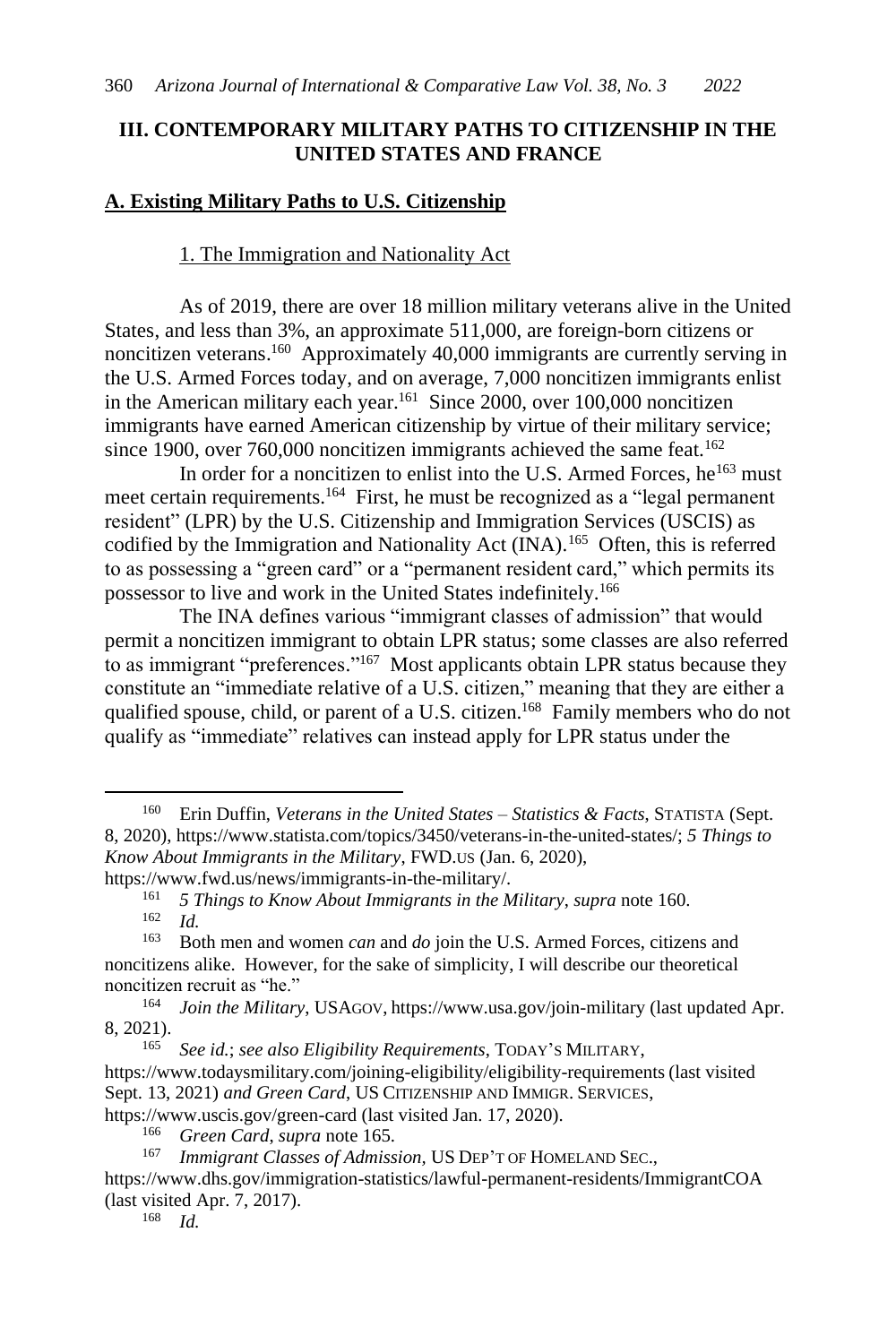"family-sponsored" preference.<sup>169</sup> If neither of those preferences applies, he may also apply under the employment-based preference, an immigrant class subcategorized by different proof requirements.<sup>170</sup> Finally, he may apply based on his "refugee" or "asylee" status or under the "diversity" preference, the latter of which gives priority to prospective immigrants hailing from historically underrepresented nations.<sup>171</sup>

In addition to being an LPR, the prospective enlistee must *currently* live in the United States.<sup>172</sup> This means that "green card" holders may not attempt to enlist while temporarily residing overseas or visiting foreign countries.<sup>173</sup> Finally, the applicant must be able to read, write, and speak English fluently.<sup>174</sup>

Serving in the U.S. Armed Forces as a noncitizen LPR does *not*  automatically confer U.S. citizenship to the immigrant servicemember; rather, it can facilitate the naturalization process.<sup>175</sup> Qualifying military service can come in one of two forms: one year of military service during peacetime, or any amount of service during a defined period of hostility.<sup>176</sup> Currently, qualifying periods of hostility encompass World War II; the Korean War; the Vietnam War; the Persian Gulf War; and the War on Terror.<sup>177</sup> If the noncitizen immigrant is no longer on active duty<sup>178</sup> at the time of application, he must have been honorably discharged

 $\frac{169}{170}$  *Id.* 

visas/immigrate/employment-based-immigrant-visas.html (last visited Jan. 18, 2021).<br> $^{171}$  IIS DEP'T OF HOMELAND SEG, sunga pote 167

- <sup>171</sup> US DEP'T OF HOMELAND SEC., *supra* note 167.
- <sup>172</sup> USAGOV, *supra* note 164.<br><sup>173</sup> See generally Issues for L

<sup>173</sup> *See generally Issues for Lawful Permanent Residents Traveling Outside the United States for Extended Periods of Time,* IMMIGRANT SOLUTIONS,

https://immsolutionsllc.com/immigration/lpr-traveling-abroad (last visited Jan. 18, 2021) (providing information about the restrictions in place for green card holders travelling abroad).<br> $\frac{174}{174}$ 

USAGOV, *supra* note 164.

<sup>175</sup> *See Naturalization Through Military Service*, US CITIZENSHIP AND IMMIGR. SERV'S., https://www.uscis.gov/military/naturalization-through-military-service (last visited Jan. 6, 2021) (stating that if "you are serving or have served in the U.S. armed forces and are interested in becoming a U.S. citizen, you may be eligible to apply for naturalization under special provisions of the . . . (INA)).

<sup>177</sup> *See id.*

In American military parlance, "active duty" refers to someone actively serving in the military. When a servicemember exits active-duty service, he is "discharged." Discharge statuses range from "honorable," the most desirable designation as it bestows the most benefits to the military veteran, to "dishonorable," a designation that precludes access to veterans' benefits. There are additional discharge characterization between either extreme. *See* Joe Wallace, *DD 214: Understanding Character of Discharge*, MILITARYBENEFITS.INFO, https://militarybenefits.info/character-of-discharge/ (last visited Apr. 9, 2021) for more information about different discharge statuses.

<sup>170</sup> *See id.*; *see Employment-Based Immigrant Visas*, US DEP'T OF STATE—BUREAU OF CONSULAR AFF'S, https://travel.state.gov/content/travel/en/us-

 $\frac{176}{177}$  *Id.*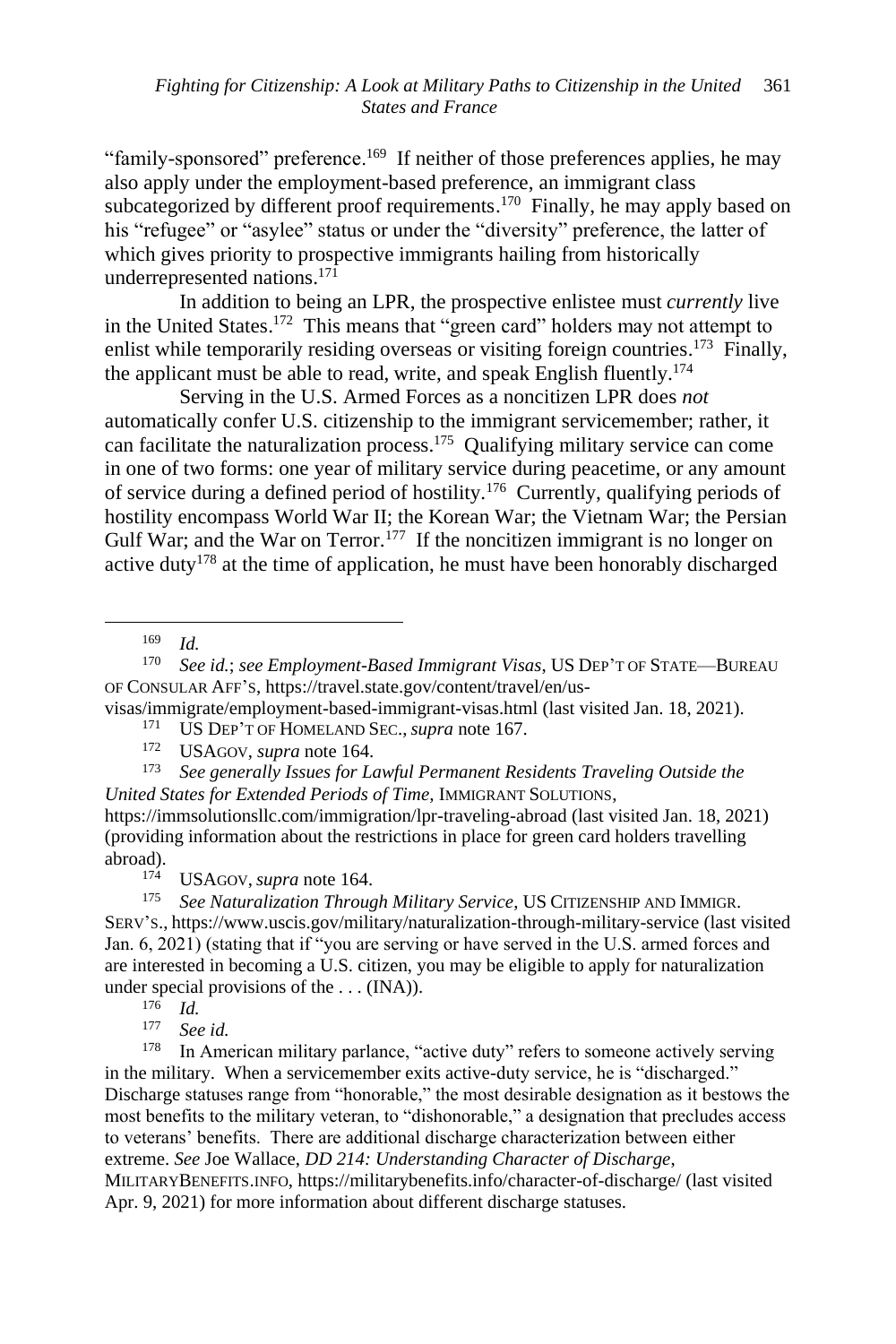from the service.<sup>179</sup> If an active-duty immigrant servicemember is naturalized but later discharged under "other than honorable conditions before [. . . he] has served honorably" for a cumulative period of five years, his naturalization may be revoked.<sup>180</sup>

In addition to qualifying military service, an applicant must demonstrate proficiency in U.S. civics; "attachment to the principles of the U.S. Constitution," and "good moral character" in the five years following his naturalization application.<sup>181</sup> Of these three additional requirements, the last is the most amorphous: while certain criminal convictions or egregious human rights violations automatically preclude a finding of good moral character, an applicant must not be classified as a drunkard, gambler, adulterer, or prostitute himself.<sup>182</sup> One can also affirmatively prove his good moral character by providing satisfactory education and work histories, proof of taxes paid, community service, church participation, and character statements.<sup>183</sup> Honorable military service and military awards also count towards good moral character, but as the INA suggests, this alone does not guarantee a favorable finding. 184

Military service can relax certain barriers to the naturalization process.<sup>185</sup> First, if the applicant is active duty at the time of application, he need not reside in the United States or its territories.<sup>186</sup> This ensures that a servicemember stationed "overseas" still retains his LPR status despite living outside of the United States at the time of application.<sup>187</sup> Second, an applicant may immediately naturalize upon submission of his application provided he has satisfied the entry requirements for his branch of service *and* is active duty at the moment of naturalization.<sup>188</sup> Finally, any noncitizen military applicant meeting all of the aforementioned requirements may apply for naturalization for free.<sup>189</sup>

In some ways, qualifying military service can also expedite the naturalization process.<sup>190</sup> While most "green card" holders must have had LPR status for at least five years before applying for naturalization, a qualifying noncitizen servicemember may apply as soon as he wishes while on active duty.<sup>191</sup> If he has been honorably discharged and meets the requisite time-in-service requirements, or has served in a qualifying period of hostility, he may apply for

<sup>189</sup> *See id.* § 1439(b)(4).

<sup>&</sup>lt;sup>179</sup> *See* US CITIZENSHIP AND IMMIGR. SERV'S., *supra* note 175.

 $^{180}$  8 U.S.C. § 1439(f) (2008).

<sup>181</sup> US CITIZENSHIP AND IMMIGR. SERV'S.,*supra* note 175.

<sup>182</sup> *Good Moral Character and Immigration Status*, ILLINOIS LEGAL AID ONLINE, https://www.illinoislegalaid.org/legal-information/good-moral-character-and-immigrationstatus (last updated May 24, 2020).<br> $\frac{183}{16}$  *M* 

 $\frac{183}{184}$  *Id.* 

 $\frac{184}{185}$  *Id.* 

<sup>185</sup> *See* 8 U.S.C. § 1439 (2008).

<sup>&</sup>lt;sup>186</sup> *See id.* § 1439(b)(1).<br><sup>187</sup> *Secid* 

<sup>187</sup> *See id.*

<sup>188</sup> *See id.* § 1439(b)(2),

<sup>190</sup> *See* 8 U.S.C. § 1439 (2008).

<sup>191</sup> *Id.* § 1439(d).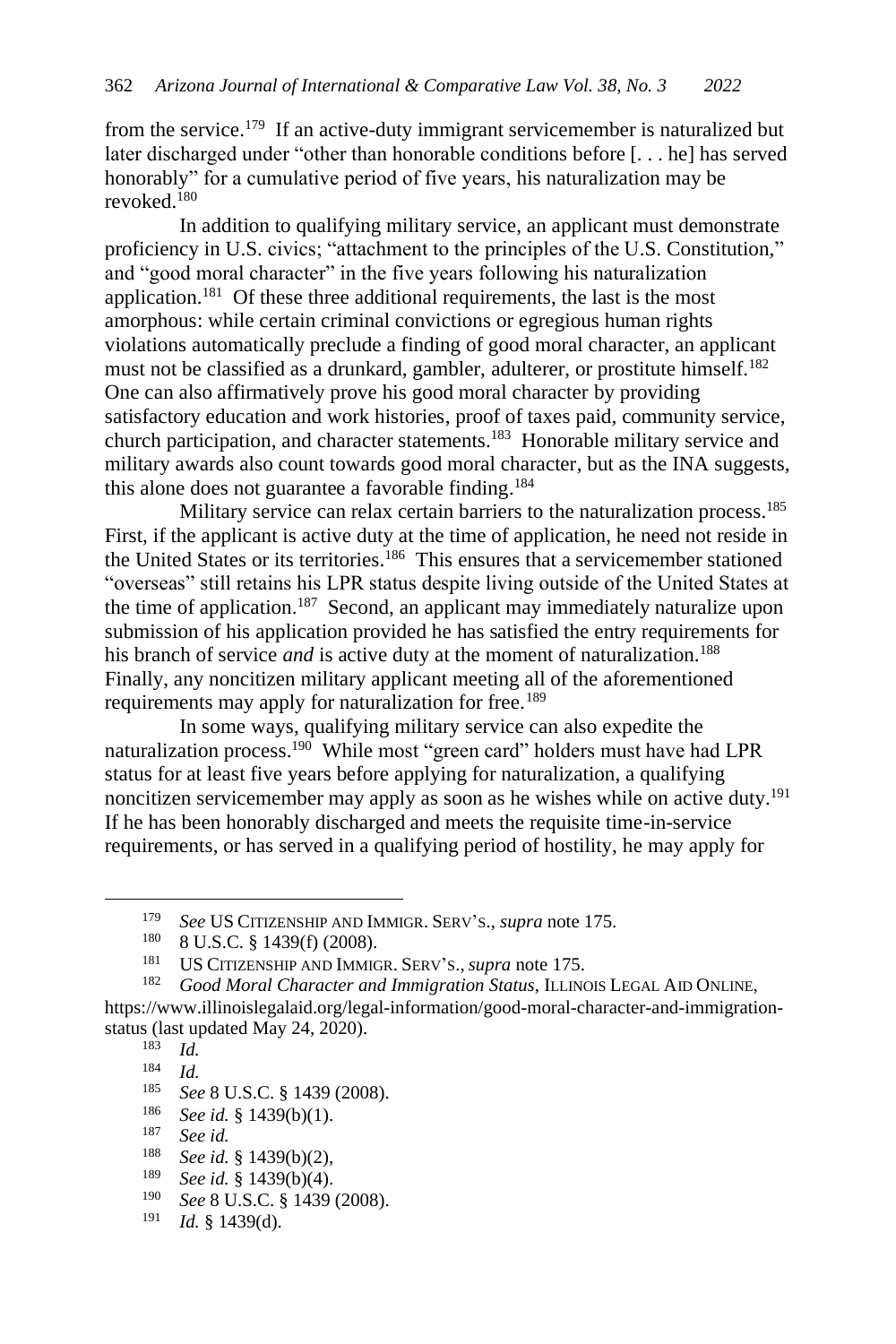naturalization within six-months of his discharge.<sup>192</sup> Applications submitted past that six month window, however, will default to the five-year residency requirements; in those cases, any honorable military service in the five years preceding application can count towards the residency requirement, even if the noncitizen servicemember was not stationed in the United States.<sup>193</sup>

# 2. The Military Accessions Vital to the National Interest (MAVNI) Program

For a short period, some noncitizen immigrants could also pursue military service and obtain U.S. citizenship before obtaining LPR status through the Military Accessions Vital to the National Interest (MAVNI) program.<sup>194</sup> MAVNI, a pilot program instituted by the Bush administration in 2008, permitted certain immigrants without "green cards" to enlist in the service based on their specialized training or skills.<sup>195</sup> At its core, MAVNI was crafted to be a mutuallybeneficial program: noncitizen immigrants who lacked the requisite LPR status could enlist to fast-track their U.S. citizenship,<sup>196</sup> and the U.S. Armed Forces would be able to leverage the varied talents of foreign-born persons.<sup>197</sup> While the program solicited many different kinds of talents, MAVNI mainly focused on those with foreign language proficiency and medical training—both skillsets sorely needed in the midst of the War on Terror.<sup>198</sup>

<sup>195</sup> Josie Huang, *In Limbo for Years: The US Military Recruited Non-Citizens, But Hasn't Allowed Them to Serve*, KPBS (Mar. 6, 2020),

https://www.kpbs.org/news/2020/mar/06/limbo-years-us-military-recruited-non-citizenshas/..

<sup>196</sup> Vera Bergengruen, *The US Army Promised Immigrants A Fast Track For Citizenship. That Fast Track Is Gone,* BUZZFEED NEWS (Mar. 5, 2018), https://www.buzzfeednews.com/article/verabergengruen/more-bad-news-for-immigrantmilitary-recruits-who-

were#:~:text=%E2%80%9CUSCIS%20has%20decided%20to%20end,service%20members %20applying%20for%20naturalization.%E2%80%9D (stating that before 2018, MAVNI and other foreign-born recruits could immediately apply for naturalization upon completing their basic military training, often referred to as "boot camp.").

<sup>197</sup> *See* Huang, *supra* note 195.

<sup>198</sup> *See id.*

<sup>192</sup> *Id.*

<sup>193</sup> *Id.*

<sup>194</sup> See *Fact Sheet: Military Accessions Vital to the National Interest (MAVNI)*, NAT'L IMMIGRANT FORUM (July 21, 2017), https://immigrationforum.org/article/fact-sheetmilitary-accessions-vital-national-interest-mavni/, for a list of eligible noncitizen applicants, which then included asylees, refugees, and Deferred Action for Childhood Arrivals (DACA) recipients but precluded those already pending an LPR application.<br><sup>195</sup> Iosie Huang *In Limbo for Years: The US Military Recruited Non-Citizens*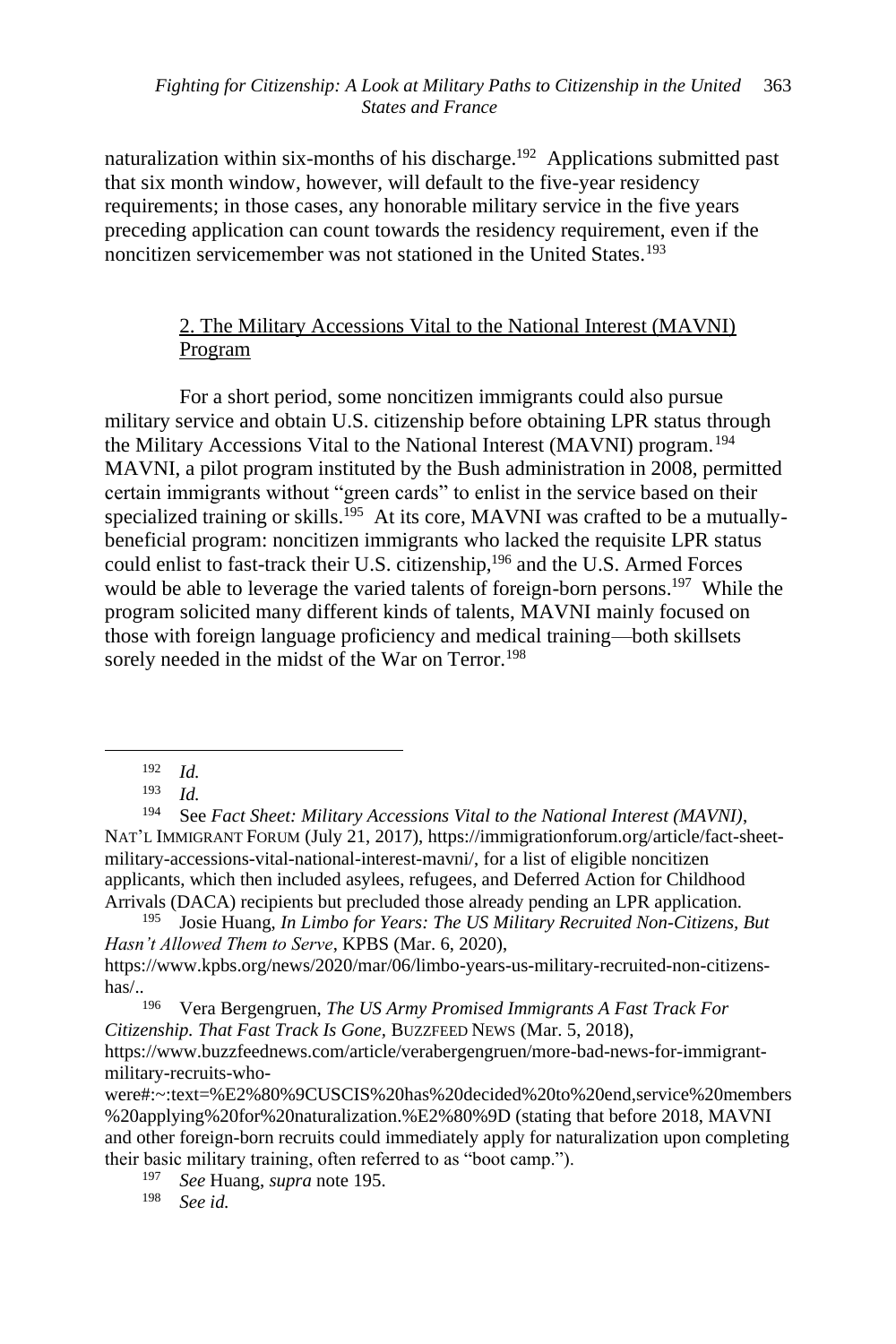In practice, however, MAVNI came with possible risks to national security.<sup>199</sup> Starting in 2010, MAVNI temporarily halted recruitment efforts due to vetting concerns for a period of three years.<sup>200</sup> Then, in 2016, the Obama administration decidedly stopped MAVNI recruiting indefinitely over fears of espionage.<sup>201</sup> When the Trump administration assumed the presidency, MAVNI continued its holding pattern.<sup>202</sup> While the program is not technically defunct, non-LPR immigrants currently in the MAVNI accession process have no real clarity on their status, even those who have already "sworn into" their respective branches of the military.<sup>203</sup> Even today, the Department of Homeland Security's MAVNI glossary indicates that the program would be reviewed for reopening in 2017 over four years before this Note's writing.<sup>204</sup>

### **B. Current Issues in Military Paths to U.S. Citizenship**

In 2016, the U.S. Department of Defense (DoD) released new directives indicating that MAVNI recruits would be subject to new, enhanced background checks and eligibility requirements.<sup>205</sup> These changes forced MAVNI recruits then awaiting military basic training to undergo additional security clearance investigations before they could proceed with their enlistment contracts.<sup>206</sup> As a result, some foreign recruits have been "stuck in limbo" for years.<sup>207</sup> The Pentagon later suspended MAVNI in 2017 and stopped accepting new applicants altogether, citing a need to get through backlogged recruits before new accessions could be made  $208$ 

See id. (citing that "hundreds" of foreign-born recruits are still in the MAVNI pipeline, but without any clarity on whether the U.S. will permit them to attend basic training or force a discharge from service).<br> $^{204}$   $Id$ : see also Glossam, US DEP'T.

Id.; see also Glossary, US DEP'T OF HOMELAND SEC.,

https://studyinthestates.dhs.gov/glossary?title=&field\_audience\_value=All&page=5 (last visited Sept. 13, 2021) (stating that "the Department of Defense is revising its MAVNI implementation plan for FY 17 and is currently not accepting MAVNI applications for FY  $17."$ ).  $205$ 

<sup>205</sup> DEP'T DEF. PERS. & READINESS, *Military Accessions Vital to the National Interest Pilot Program Extension* (Sep. 30, 2016).

*The MAVNI Program: Military Accessions Vital to the National Interest,* CITIZENPATH (May 1, 2018), https://citizenpath.com/mavni-program/.

<sup>208</sup> *The MAVNI Program: Military Accessions Vital to the National Interest*, *supra*  note 206.

 $\frac{199}{200}$  *Id.* 

 $\frac{200}{201}$  *Id.* 

<sup>201</sup> *Id.*

<sup>&</sup>lt;sup>202</sup> Huang, *supra* note 195.<br><sup>203</sup> *See id* (citing that "bung

<sup>207</sup> Huang, *supra* note 195.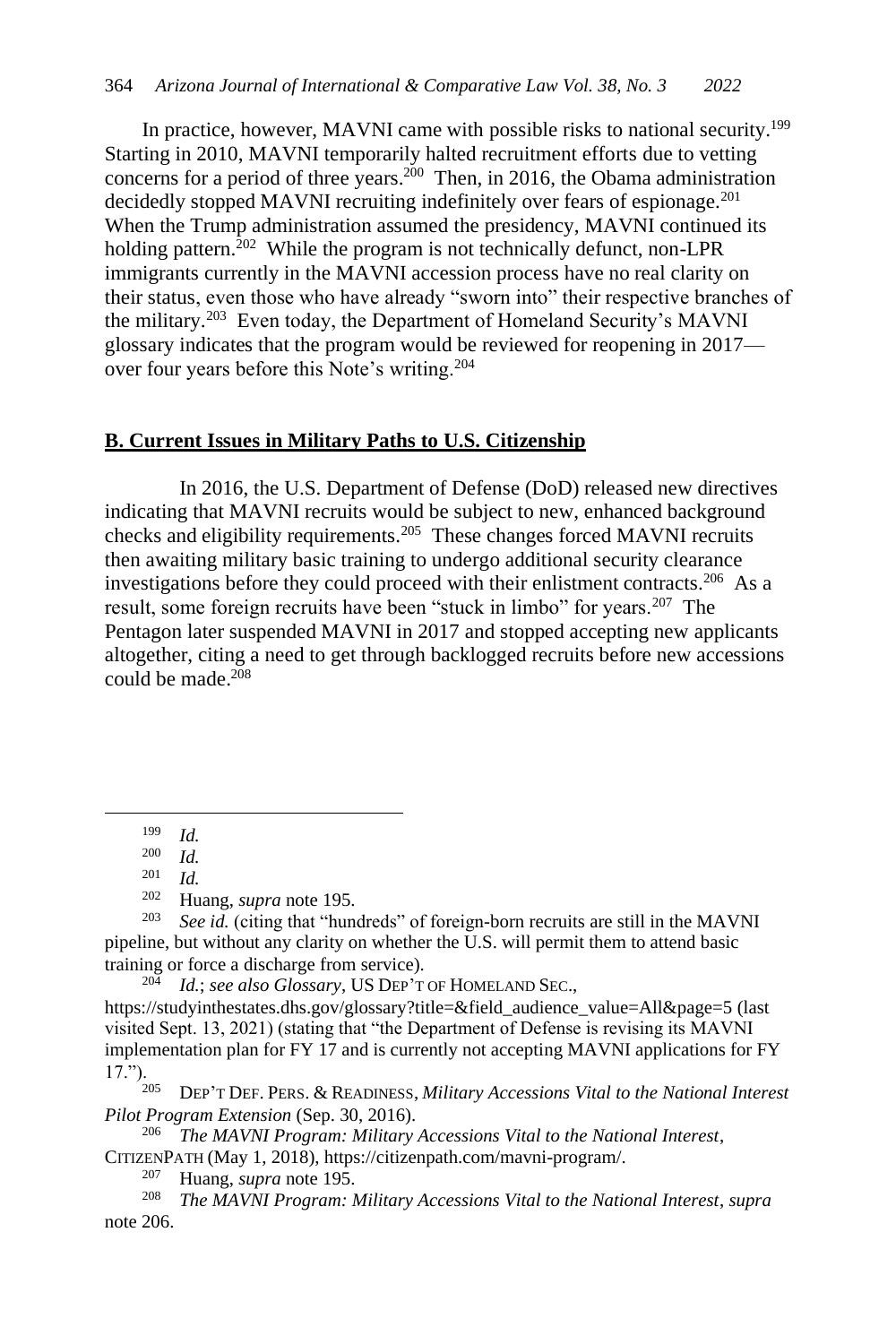U.S. Army records ultimately suggested, however, that many of those backlogged recruits had been unceremoniously discharged without explanation.<sup>209</sup> Between July 2017 and July 2018, the Army quietly booted over 500 MAVNI recruits for veiled reasons.<sup>210</sup> Subsequent legal inquiries revealed that approximately two-thirds of those recruits were discharged for their "refusal to enlist" despite no evidence suggesting a change of heart; others were told that they were discharged for poor "entry-level performance and conduct" or unfavorable background investigation results.<sup>211</sup> Many recruits were discharged for the offense of having family members overseas—a common characteristic shared by many MAVNI recruits who are indeed foreign-born themselves.<sup>212</sup>

Whether through MAVNI or noncitizen LPR enlistments, rates of immigrant servicemember naturalizations have also precipitously dropped over the past four years. 213 Since 2016, the USCIS has processed almost 58% fewer naturalization applications for otherwise eligible immigrant servicemembers.<sup>214</sup> Many factors can explain this phenomenon.<sup>215</sup>

First, from October 2017 through August 2020, this decline was largely fueled by the Trump administration's changes to the military naturalization timelines: where the INA had long permitted immigrant servicemembers to begin their naturalization process shortly after starting military training, the new executive policy required immigrant servicemembers to serve at least six months on active duty and pass an additional background check before applying for

 $\frac{210}{211}$  *Id.* 

 $\frac{211}{212}$  *Id.* 

military/ [hereinafter *Immigrants Serving in the Military*].

<sup>214</sup> *See id.*

<sup>209</sup> Associated Press, *Army booted out over 500 immigrant recruits in a year*, NBC NEWS (Oct. 11, 2018), https://www.nbcnews.com/news/us-news/army-booted-out-over-500-immigrant-recruits-year-n919336?cid=sm\_npd\_nn\_fb\_ma.

<sup>212</sup> *Are Immigrants Still Welcomed in Today's Military?*, FWD (Aug. 5, 2020), https://www.fwd.us/news/are-immigrants-still-welcomed-in-todays-us-military/.

<sup>213</sup> *See Immigrants Serving in the Military Have Earned Their Citizenship: Their Path to Naturalization Should be Clear*, FWD (Oct. 28, 2020), https://www.fwd.us/news/increasing-naturalizations-for-immigrants-serving-in-the-

<sup>215</sup> *See generally id.*; Whitney Appel & Isabel Soto, *Naturalization for Non-Citizens in Military Service*, AM. ACTION F. (Oct. 29, 2020),

https://www.americanactionforum.org/insight/naturalizations-for-non-citizens-in-militaryservice/; *Federal Court Rules Trump Can't Block Citizenship Path for Military Service Members*, ACLU (Aug. 25, 2020), https://www.aclu.org/press-releases/federal-court-rulestrump-cant-block-citizenship-path-military-service-members.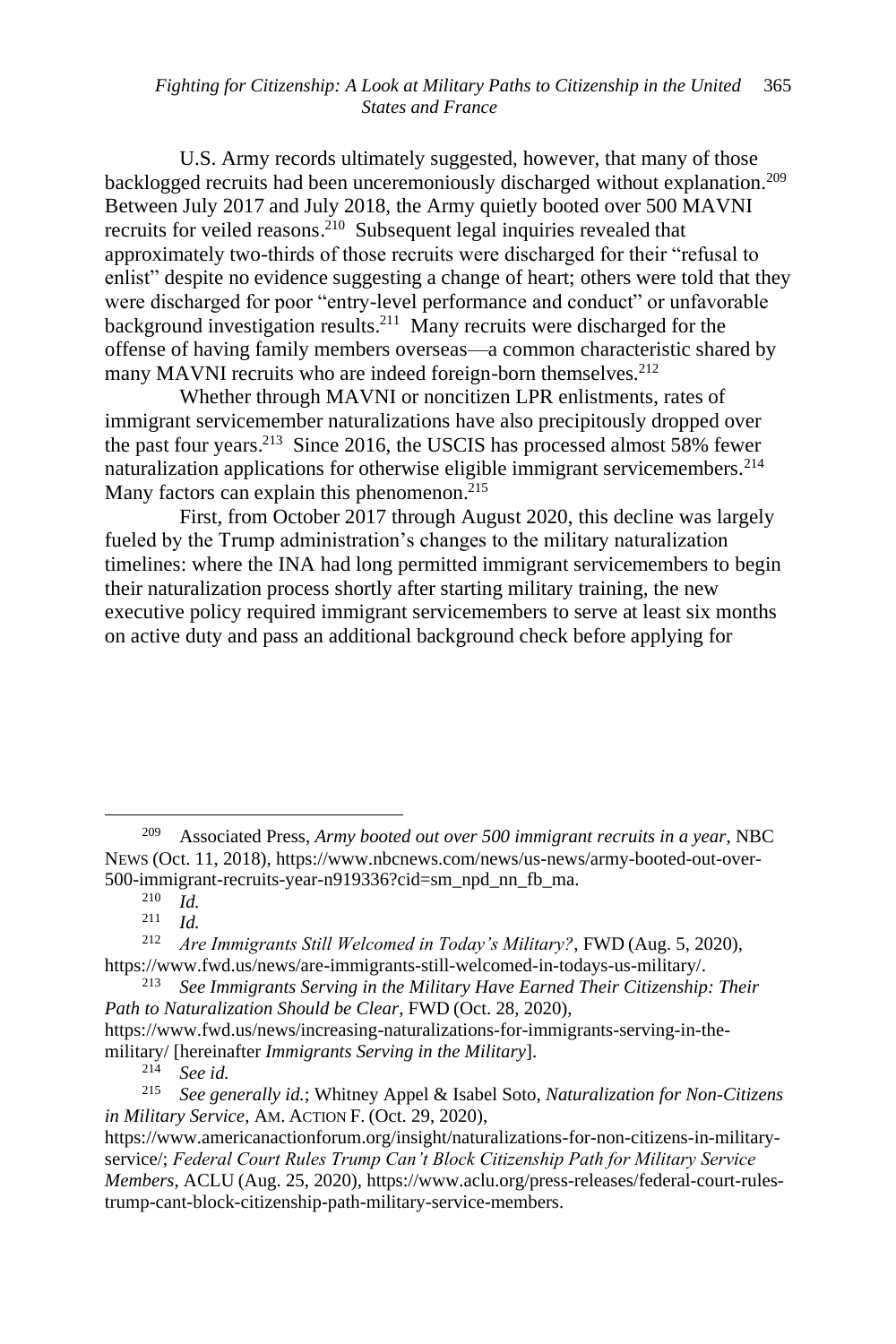citizenship.<sup>216</sup> That policy was eventually ruled unlawful by a federal judge in mid-2020.<sup>217</sup>

Second, lower rates of military naturalizations could be attributed to the drop in actual applications, perhaps linked to the suspension of the "Naturalization at Basic Training Initiative" program that once helped new immigrant servicemembers apply for citizenship.<sup>218</sup> However, for those immigrant servicemembers who *did* apply for naturalization, USCIS has denied them at much higher rates, "as much as twice more regularly" than in years before.<sup>219</sup> Paradoxically, even foreign-born civilians with *less* stringent security checks have been naturalized at higher rates than immigrants serving in the U.S. Armed Forces<sup>220</sup>

Finally, as the U.S. suspends many noncitizen accessions to its military, the country is struggling to find qualified American enlistees.<sup>221</sup> In 2019, for example, the Army cited a significant problem in meeting its original recruiting goal of 80,000 soldiers.<sup>222</sup> By the end of the year, the Army had only managed to recruit about 70,000 personnel, and of those, over 10% required some kind of waiver to facilitate their enlistments, meaning that at least 10,000 of its volunteer soldiers initially failed to meet the Army's entry requirements.<sup>223</sup> Despite the millions of young adults in the United States today, estimates suggest that less than one-third would actually qualify for military service; worse still, only onesixth of today's young adults have even expressed a desire to serve.<sup>224</sup>

<sup>216</sup> *See generally* Aline Barros, *US Court Clears Path for Fast-Track Citizenship for Foreign-Born Military Service Members*, VOA (Sept. 3, 2020),

https://www.voanews.com/usa/immigration/us-court-clears-path-fast-track-citizenshipforeign-born-military-service-members.

<sup>217</sup> ACLU, *supra* note 215.

<sup>218</sup> *See* FWD, *supra* note 213; Appel & Soto, *supra* note 215 (citing that in 2018, "USCIS terminated the Naturalization at Basic Training Initiative, which provided onsite immigration resources and staff to support recruits beginning the naturalization process. USCIS also shut down 19 of its 23 field offices abroad in 2019, complicating the naturalization process for many service members abroad.").

<sup>219</sup> FWD, *supra* note 213; *see also* Tara Copp, *Immigrant Soldiers Now Denied US Citizenship at Higher Rate Than Civilians*, MCCLATHCY DC BUR., https://www.mcclatchydc.com/article230269884.html (last updated May 16, 2019, 9:49  $AM$ ). 220

<sup>220</sup> Copp, *supra* note 219.

<sup>221</sup> Dennis Laich, *Manning the Military: America's Problem*, MIL. TIMES (July 22, 2019), https://www.militarytimes.com/opinion/commentary/2019/07/23/manning-themilitary-americas-problem/.<br> $^{222}_{22}$   $^{14}_{14}$ 

 $\frac{222}{223}$  *Id.* 

*Id.*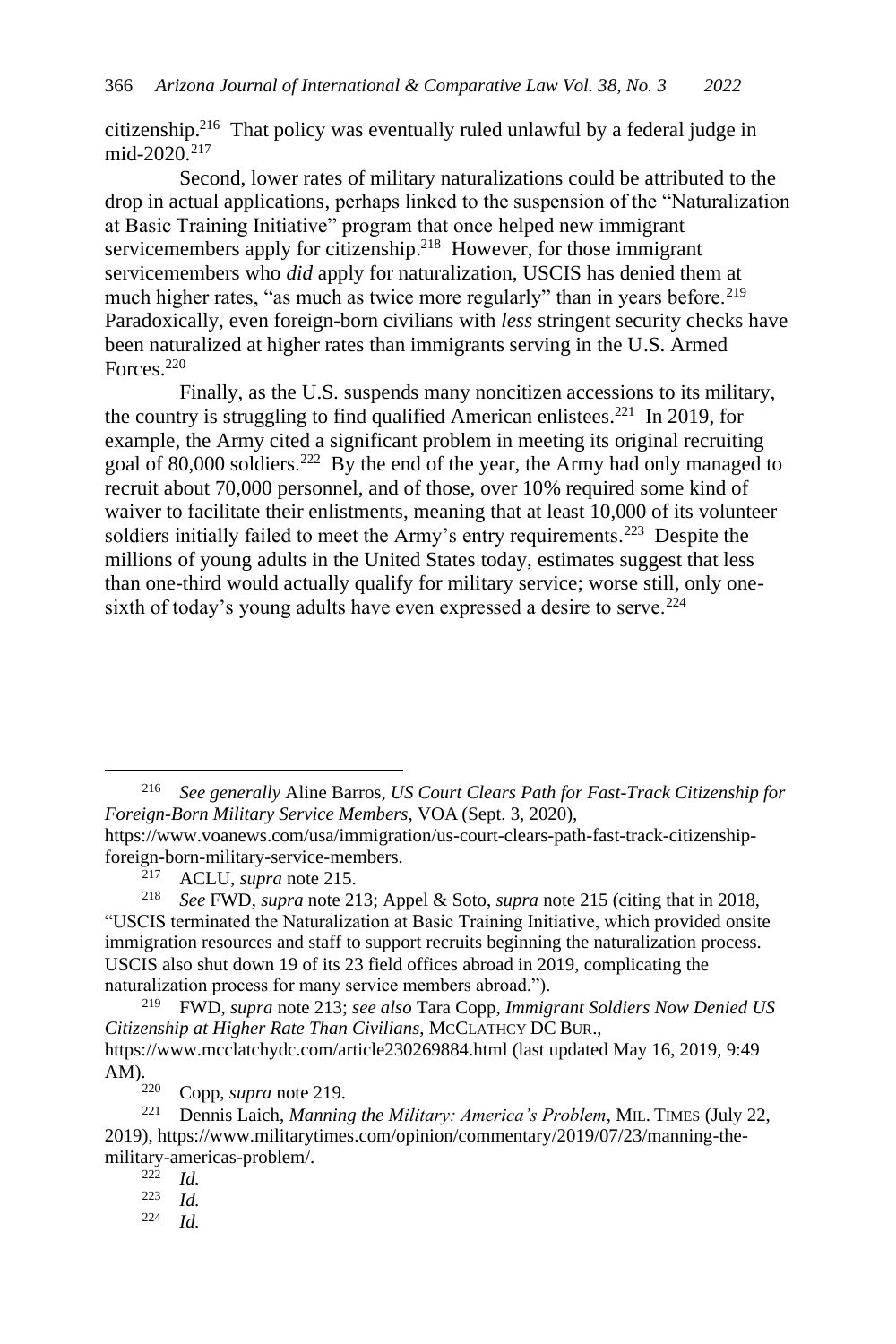# **C. Existing Military Paths to French Citizenship**

Today, citizens hailing from 140 different countries serve in the French Foreign Legion.<sup>225</sup> Over the past few decades, its numbers have fluctuated between some 7,000 and 10,000 men.<sup>226</sup> While some enlistees are American or European, the Legion has historically "depended heavily on candidates from regions in turmoil," and today greater numbers of recruits come from Latin American or Russian-speaking nations.<sup>227</sup> In keeping with tradition, almost all of the Legion's officer corps is French.<sup>228</sup>

Interested applicants must clear "selection," a two-phased evaluation similar to the U.S. Armed Forces recruitment model.<sup>229</sup> The first phase filters applicants for basic entry requirements, all of which are relatively straightforward.<sup>230</sup> After presenting himself to one of the several Legion recruiting depots in France, the male recruit must be between 17.5- and 39.5 years-old; have some form of valid identification, as documented in a passport or a European Union (EU) card; be physically fit and have a body mass index within a specific range; and be able to read and write in his native language. $^{231}$  Official recruiting standards indicate that a recruit must possess an authentic birth certificate, although many Frenchmen seeking to enlist will claim a new Frenchspeaking nationality; indeed, because all of the Legion's orders are given in

<sup>225</sup> *Honneur et Fidelite: The French Foreign Legion*, HISTORYDAILY (Oct. 7, 2019), https://historydaily.org/honneur-et-fidlit-the-french-foreign-legion.

<sup>226</sup> *See* PORCH, *supra* note 46, at 632; *see also* Slobodan Lekic, *Americans Struggle to Meet the French Foreign Legion's High Bar*, STARS & STRIPES (Nov. 12, 2017), https://www.stripes.com/news/europe/americans-struggle-to-meet-the-french-foreignlegion-s-high-bar-1.497591; *see also* Jon Henley, *Foreign Legion Meets its Match,*  GUARDIAN (Sep. 6, 1999), https://www.theguardian.com/world/1999/sep/07/jonhenley.

<sup>227</sup> Lekic, *supra* note 226; *see also* Eric Sof, *Life in the French Foreign Legion: How to Join and What to Expect When you get There*, SPEC OPS MAG. (Dec. 20, 2020), https://special-ops.org/life-in-the-french-foreign-legion/.

<sup>228</sup> Elisabeth Braw, *Army Service Could Be the Answer to Europe's Integration Problem*, FOREIGN POL'Y (Apr. 18, 2018), https://foreignpolicy.com/2018/04/18/armyservice-could-be-the-answer-to-europes-integration-problem/.<br>
<sup>229</sup> Id

<sup>229</sup> *See Joining the French Foreign Legion*, FOREIGN LEGION INFO,

http://foreignlegion.info/joining/ (last updated Jan. 26, 2020).<br><sup>230</sup> See id

See *id.* 

<sup>231</sup> *See id.* (noting that women are not allowed to enlist in the Foreign Legion); *but see* David Grove, *This is the First Woman to Ever Join the French Foreign Legion*, WE ARE MIGHTY (Apr. 29, 2020), https://www.wearethemighty.com/mighty-history/susantravers-french-foreign-legion/ (discussing the first and only woman to date who has been permitted to become a legionnaire), *and* Sof, *supra* note 227 (mentioning another woman who shortly served in the Legion after first serving in the Free French Forces during WWII).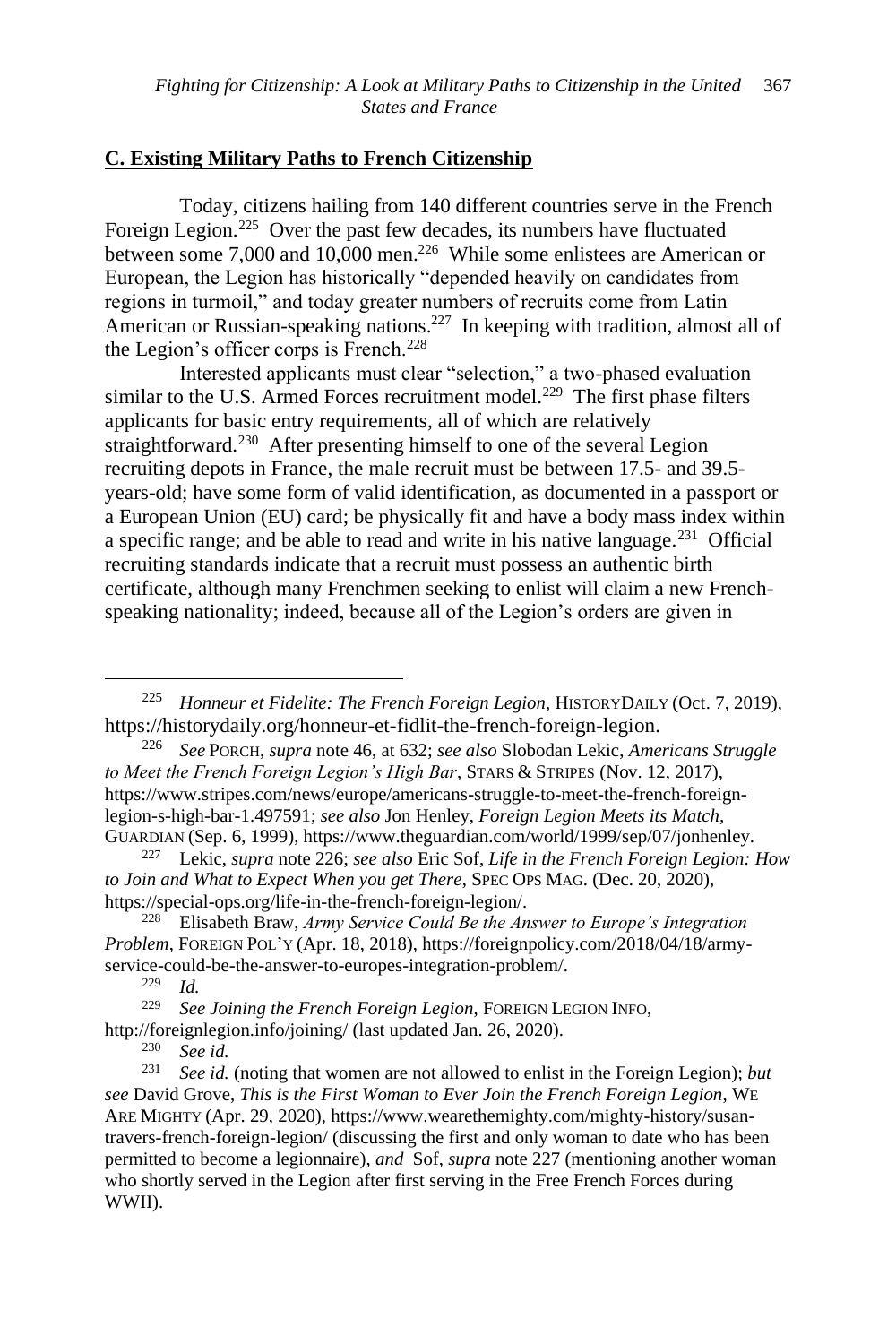French, it has a particular need for French speakers in its ranks.<sup>232</sup> Furthermore, long past are the days when a runaway murderer can join the Legion; today, a recruit must pass a thorough background check through Interpol and French intelligence agencies, which verifies that he is free of any "major criminal convictions."<sup>233</sup> If he is able to meet these threshold requirements, he may be selected to attend the Legion's four-month-long basic training.<sup>234</sup>

The second phase of selection passing the Legion's basic training is notoriously difficult, even for foreigners who have already served in their native military.<sup>235</sup> Training begins with one month of general military training in southern France, where recruits learn the day-to-day rigors of military life.<sup>236</sup> The next three months cover mountaineering; field training; a three-day, seventy-five mile march; and driving military vehicles, among other educational courses.<sup>237</sup> Recruits who cannot speak French are also required to participate in daily French courses.<sup>238</sup> In all, only around one in nine recruits makes it through both the basic requirements and the subsequent basic training.<sup>239</sup>

The Legion requires recruits to enlist for a five-year contract and regards each legionnaire as a "single man," regardless of actual marriage status.<sup>240</sup> Recruits may not marry for the duration of their first contract.<sup>241</sup> Many legionnaires leave after completing their first contract, and some even leave prematurely; in fact, the Legion may grant early discharges for those no longer interested in remaining in service.<sup>242</sup>

Those that desire French citizenship must remain in service for at least three years before applying for naturalization.<sup>243</sup> Those that do not want citizenship, but

<sup>232</sup> *See Joining the French Foreign Legion*, *supra* note 229; *but see Can a French Commit to the Foreign Legion?*, FRENCH FOREIGN LEGION RECRUITMENT (May 5, 2013), https://en.legion-recrute.com/mdl/info\_seul.php?id=33&block=26&titre=Can-a-Frenchcommit-to-the-Foreign-Legion; *see also* Lekic, *supra* note 226 (citing that approximately "16 percent [of legionnaires] are French nationals who join posing as citizens of other French-speaking countries, such as Belgium or Canada."); *see also Why the French Foreign Legion Might Approach you on a Beach this Summer*, THE LOC. (Aug. 19, 2019), https://www.thelocal.fr/20190819/why-the-french-foreign-legion-might-approach-you-ona-beach-this-summer.

<sup>233</sup> Lekic, *supra* note 226.

 $\frac{234}{235}$  *Id.* 

<sup>235</sup> *See id.*

<sup>236</sup> Blake Stilwell, *This is What Basic Training in the French Foreign Legion is Like*, WE ARE MIGHTY (May 29, 2020), https://www.wearethemighty.com/mighty-trending/thisis-what-basic-training-in-the-french-foreign-legion-is-like/.<br> $^{237}$   $^{14}$ 

 $\frac{237}{238}$  *Id.* 

 $\frac{238}{239}$  *Id.* 

Lekic, *supra* note 226.

<sup>240</sup> *Joining the French Foreign Legion*, *supra* note 229.

<sup>241</sup> Lekic, *supra* note 226 (speculating that the Legion may require recruits to be single so there are less problems with "adultery, jealousy, and/or divorce.").

<sup>242</sup> Stilwell, *supra* note 236.

<sup>243</sup> *Can a Foreign Legionnaire Become French?*, FRENCH FOREIGN LEGION RECRUITMENT (May 24, 2013), https://en.legion-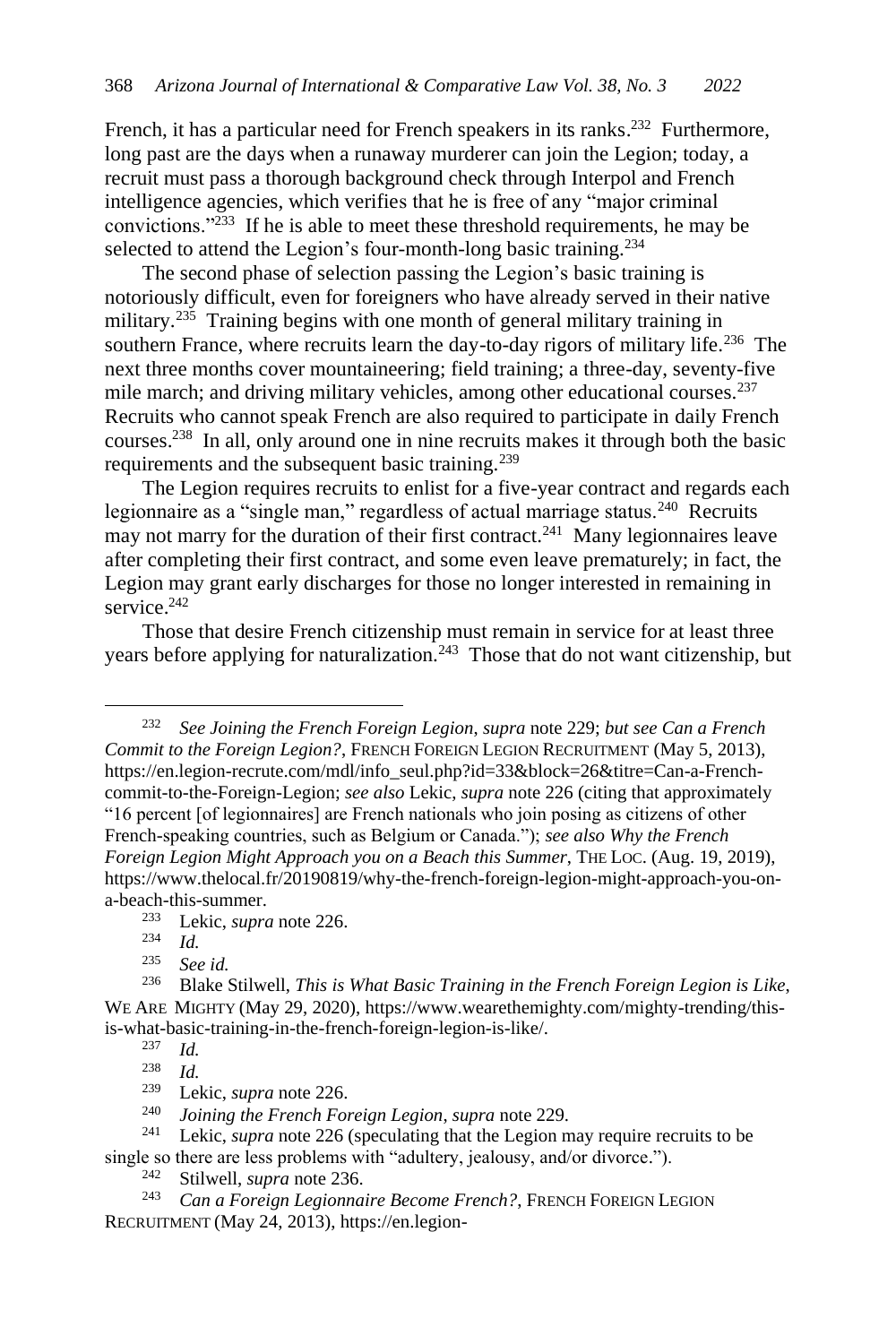instead wish to remain in France as a foreign resident, may do so after serving for at least five years.<sup>244</sup> Finally, legionnaires injured in combat are legally entitled to "become *Francais par le sang verse*"—literally translated to "French by virtue of spilled blood"—regardless of how long they served.<sup>245</sup> Somewhere around 80% of eligible legionnaires eventually apply for citizenship.<sup>246</sup>

# **D. Current Issues in Military Paths to French Citizenship**

Unlike the United States, the French government has seldom changed the terms of Legion service or its role in French naturalization processes.<sup>247</sup> However, France and much of Europe struggles with increasing xenophobia as migrants and refugees rush their borders.<sup>248</sup> Many European citizens made these sentiments known when turning out for French presidential elections in 2017, where topperforming parties routinely denounced the surge of migrant asylum seekers flooding the country.<sup>249</sup> As of 2018, over six million foreign-born persons live in France, and a just over a third of them have secured citizenship.<sup>250</sup> Yet that same year, over 60% of Frenchmen declared that there were "too many immigrants" in their country. 251

The French legislature responded by proposing legislation aimed at changing asylum protections for refugees illegally present in France.<sup>252</sup> New restrictions would markedly reduce the amount of time for illegal refugees to apply for asylum; reduce the time limit for appealed asylum applications; and

recrute.com/mdl/info\_seul.php?id=39&block=1&titre=can-a-foreign-legionnaire-becomefrench.<br><sup>244</sup>

See id. (stating that legionnaires who want to remain in France as foreign residents must serve with "good conduct" so he may obtain a "residence card").

<sup>245</sup> Henley, *supra* note 226.

<sup>&</sup>lt;sup>246</sup> Lekic, *supra* note 226.<br><sup>247</sup> Compare e g Barros

<sup>247</sup> *Compare, e.g.*, Barros, *supra* note 216; *with* Delphine de Mallevoue, *When France's Foreign Legion Becomes French*, WORLDCRUNCH (Oct. 2, 2017), https://worldcrunch.com/world-affairs/when-france39s-foreign-legion-becomes-french.

<sup>248</sup> Adam Nossiter, *Macron Aims to Keep Migrants, and Far Right, at Bay in France*, N.Y. TIMES (Feb. 22, 2018),

https://www.nytimes.com/2018/02/22/world/europe/france-immigrationlaw.html?rref=collection%2Fbyline%2Fadam-

nossiter&action=click&contentCollection=undefined&region=stream&module=stream\_uni t&version=latest&contentPlacement=9&pgtype=collection.

<sup>249</sup> *Id.*

<sup>250</sup> *How Many Immigrants are there in France?*, INED,

https://www.ined.fr/en/everything\_about\_population/demographic-facts-sheets/faq/howmany-immigrants-france/ (last updated Apr. 6, 2020).

<sup>251</sup> Nossiter, *supra* note 248.

<sup>252</sup> *See id.*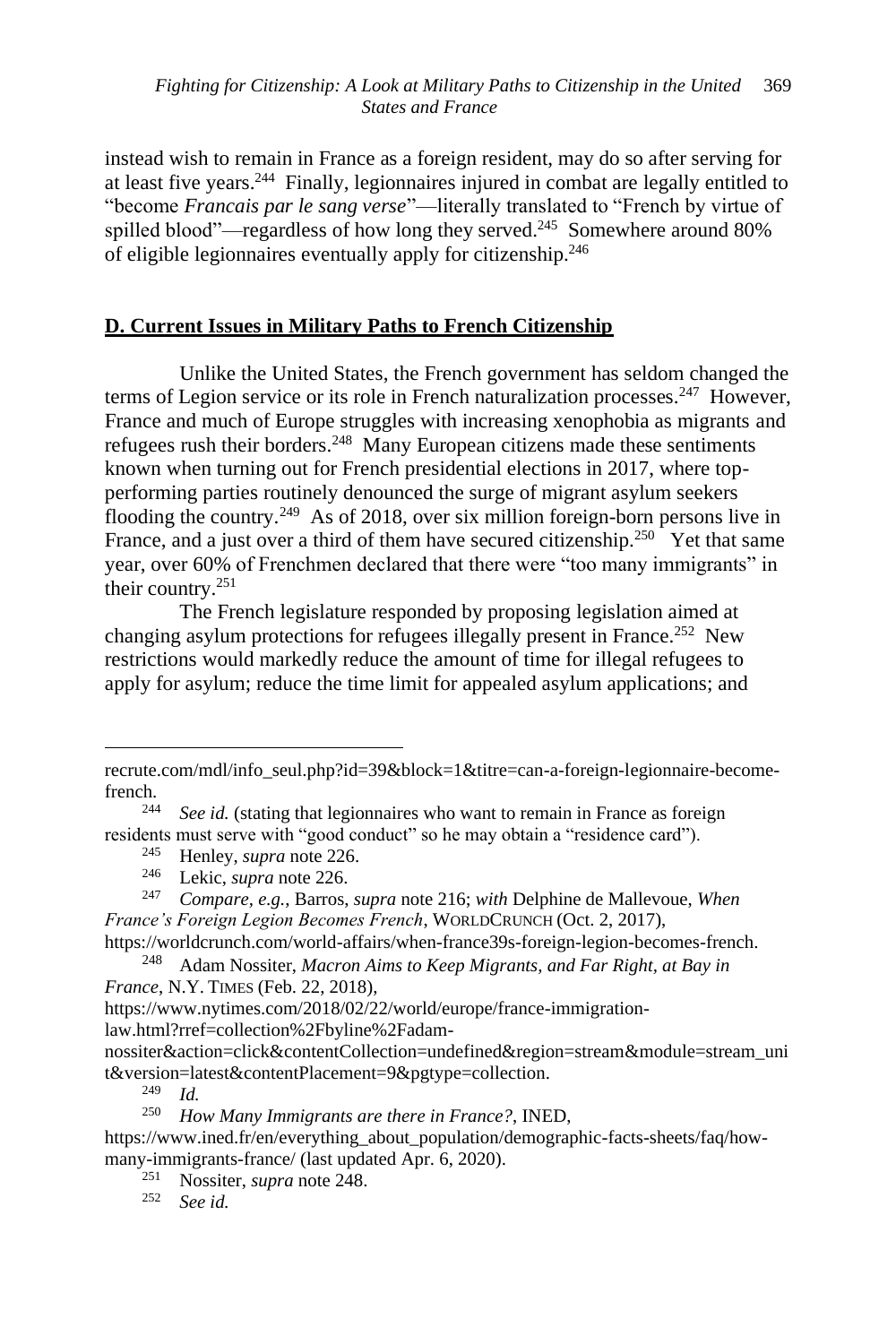increase the amount of time that French authorities may detain illegal refugees.<sup>253</sup> Critics claim that these proposed laws are veiled attempts to expel more refugees from the country and facilitate the mass detention of unwanted asylum-seekers.<sup>254</sup>

Simultaneously, France continues to struggle with other major national security concerns, especially given the increase in domestic terrorism over recent years.<sup>255</sup> Like the United States, European militaries across the board are seeing dwindling numbers of volunteer enlistees, with some countries even reinstating the draft as a result.<sup>256</sup> As developed countries like France see their populations continue to age, foreign-born immigrants who trend younger than native populations may be the answer.<sup>257</sup> To date, however, there are no new Napoleonic proposals to leverage the Foreign Legion in solving the French migrant crisis or French national security concerns.

#### **IV. RECOMMENDATIONS**

The divergent histories of the immigrant soldier in the United States and France inform what American legislatures must do next to preserve our military and national security. The United States largely owes its military successes and national longevity to the still-continuing sacrifices of immigrant servicemembers. Recent changes in U.S. military paths to citizenship, namely the suspension of the MAVNI program and attempted modifications to military naturalization timelines, dangerously mirror how France historically ostracized and forgot the critical contributions of its Legionnaires. Our nation cannot afford to make those same mistakes: U.S. policymakers must reinstate MAVNI, streamline the secure vetting of immigrant military recruits, and proudly defend the sacrifices of noncitizen soldiers who fight in our military in exchange for citizenship.

#### **A. Reinstate MAVNI**

Migrant policymakers advocate for reinvigorating the MAVNI program.<sup>258</sup> True to its original goal, MAVNI should resume recruiting "green card" immigrants to fulfill growing shortages of willing and able citizen recruits with specific skillsets.

 $\frac{253}{254}$  *Id.* 

 $\frac{254}{255}$  *Id.* 

<sup>255</sup> *See generally* INSTITUT MONTAIGNE*, Rebuilding France's National Security* (Sept. 2016), https://www.institutmontaigne.org/en/publications/rebuilding-francesnational-security.

<sup>256</sup> Braw, *supra* note 228 (citing that Sweden has reinstated a selective draft, while other countries like Germany may consider forcibly retaining current military officers and enlistees for longer than initially contracted to combat growing personnel problems).<br> $\frac{257}{257}$  See id

See id.

<sup>258</sup> *See* Chishti et. al., *supra* note 45, at 12–13.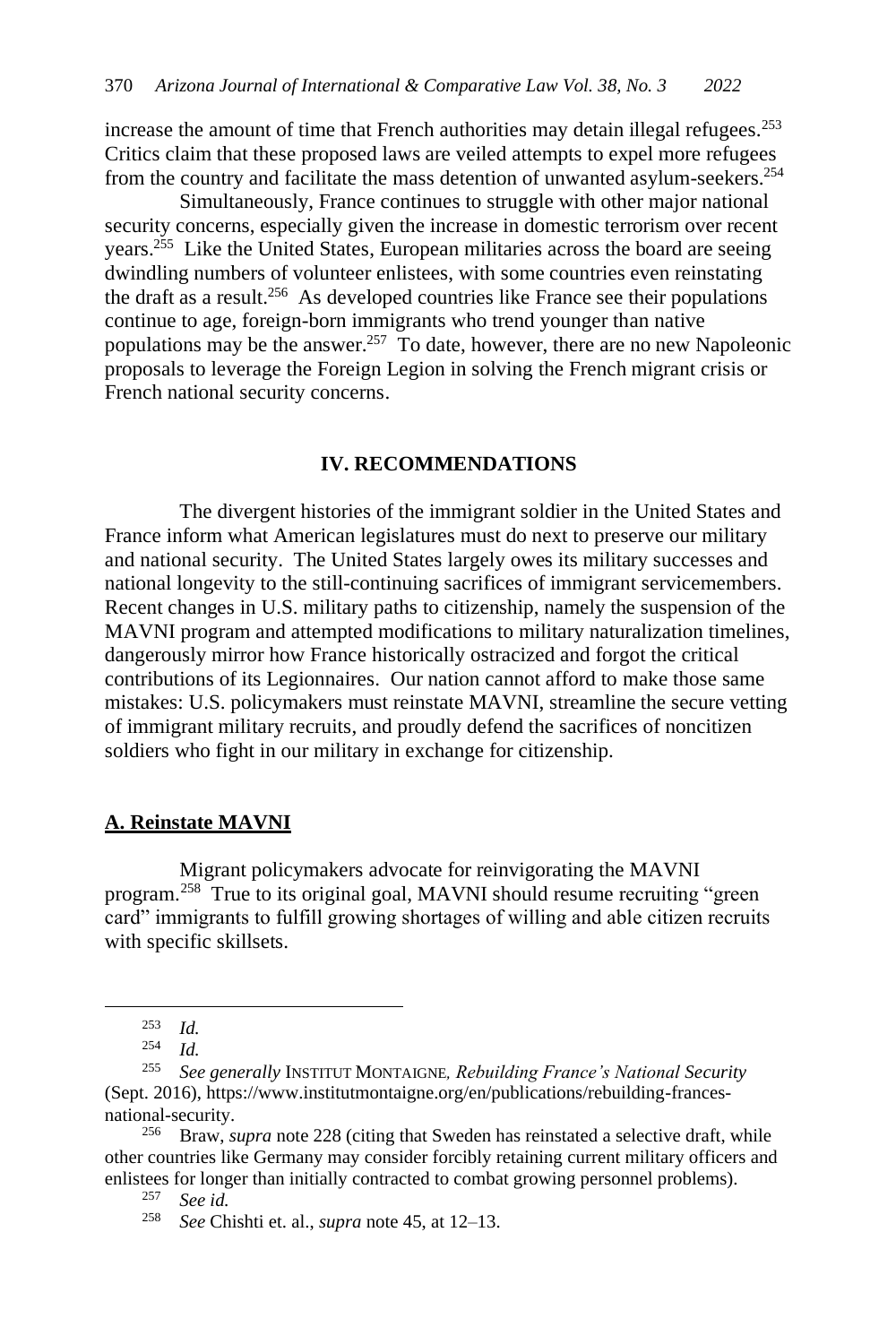As previously discussed, the U.S. military is struggling to meet its recruitment goals across the board.<sup>259</sup> As the number of American citizens eligible for military service rapidly plummets, the number of eligible noncitizens is growing.<sup>260</sup> Alarmingly, studies suggest that as many as 75% of U.S. citizens between the ages of seventeen and twenty-four years old are ineligible for military service.<sup>261</sup> American youths are simply too uneducated, too criminal, and/or too physically unfit.<sup>262</sup> Until these deficiencies can be ameliorated, the U.S. Armed Forces will continue to struggle with manning.

Many noncitizens eligible for military service also "possess language and cultural skills that are of strategic interest to the U.S. military," especially given our military's enduring presence in the Middle East.<sup>263</sup> Migrant policymakers further note that our military increasingly needs experts in cybersecurity, a specialty notoriously difficult given the comparatively higher salaries offered in the civilian sector.<sup>264</sup> Fortunately, noncitizens disproportionately possess these skills when compared to U.S. citizens.<sup>265</sup> Although the military has been able to offset certain skillset shortages with civilian contractors, these types of contracts are expensive and ultimately unsustainable.<sup>266</sup> Military officials estimate that in the very near future, *all* military personnel will need higher degrees of cyberfluency in order to maintain warfighting supremacy.<sup>267</sup>

Finally, MAVNI-recruited servicemembers statistically perform better in the U.S. military and stay in the service longer than their citizen counterparts. 268 Indeed, MAVNI recruits are more likely to score better on military aptitude tests, possess "higher academic qualifications," and reenlist at the conclusion of their initial contract.<sup>269</sup> It just makes practical, tactical, and strategic sense to leverage the skillsets and tenacity of potential noncitizen recruits.

### **B. Streamline Noncitizen Vetting Processes**

In recent decades, the U.S. government and its security clearance agencies have struggled to expediently vet its prospective military personnel

<sup>264</sup> Chishti et. al., *supra* note 45, at 11.<br><sup>265</sup> *M* 

- <sup>267</sup> *See id.* at 11.
- <sup>268</sup> *Id.*
- <sup>269</sup> Chishti et. al., *supra* note 45, at 11.

 $\frac{259}{260}$  *Id. at* 2, 9.

<sup>260</sup> *See id.* at 9.

<sup>261</sup> William Christeson et. al., *Ready, Willing, and Unable to Serve*, MISSION: READINESS 1, 1 (2009).

<sup>&</sup>lt;sup>262</sup> *See id.* at 1–2.<br><sup>263</sup> **Molly E McIn** 

<sup>263</sup> Molly F. McIntosh et. al., *Non-Citizens in the Enlisted U.S. Military*, CAN ANALYSIS & SOL. 1, 2 (Nov. 2011).

<sup>265</sup> *Id.*

<sup>266</sup> *See id.* at 10–11.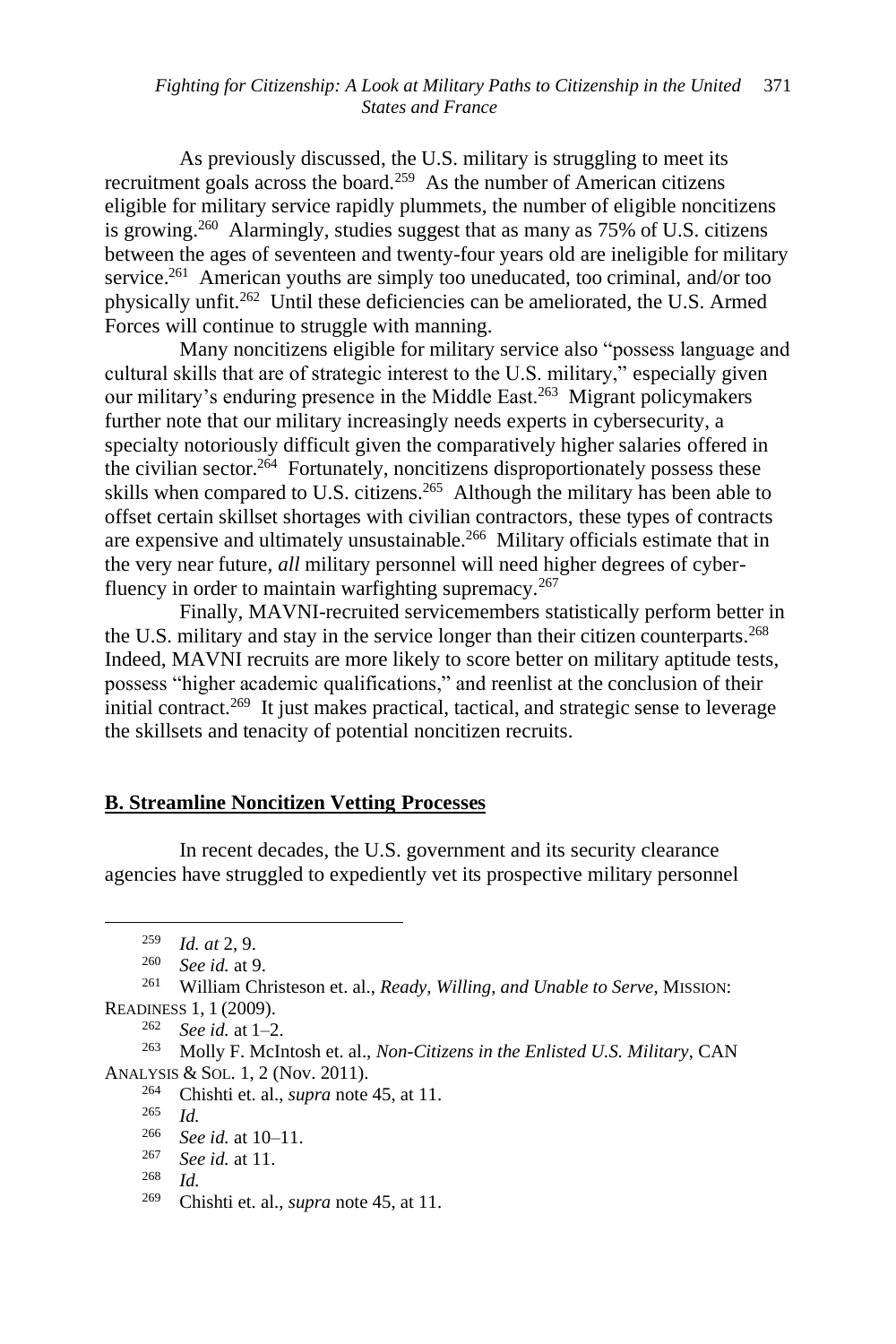regardless of their citizenship status. 270 As previously discussed, the MAVNI program particularly struggled in vetting its noncitizen recruits due to everchanging policy decisions beginning in 2010, resulting in multi-year backlogs and stalling program recruitment entirely.<sup>271</sup> Not only does this render the MAVNI program essentially defunct, it also precludes the U.S. Armed Forces from effectively leveraging the critical skillsets embedded in noncitizen populations.

Migrant policymakers insist there is a better way to expediently process noncitizen recruits without compromising national security.<sup>272</sup> In recent years, MAVNI vetting procedures often diverged from legitimate counterintelligence assessments into seemingly nonsensical methods of disqualifying otherwiseattractive recruits.<sup>273</sup> Some noncitizens were disqualified for the gross offense of calling their parents still living overseas; others were labelled as mentally ill or suspicious, and thus a national security risk, for failing to laugh at an interviewer's jokes.<sup>274</sup> Still others were deemed ineligible for MAVNI accession based on background checks "rife with errors, sometimes […even mistaking] the recruit's country of origin."<sup>275</sup>

Some of these issues can be fixed through better staffing and training in vetting centers. Rather than focus on arbitrary characteristics like calling one's family overseas, for instance, vetting officials should refocus resources on investigating legitimate indicators of security threats. 276 Recruits who believe their security reports contain factual errors should have recourse to challenge and correct their record.<sup>277</sup> Finally, MAVNI recruits should be permitted to complete their basic training and later work in low-risk, unclassified environments while more intensive security investigations proceed.<sup>278</sup> This could enable MAVNI recruits to contribute to military readiness without compromising the security of classified information.<sup>279</sup>

<sup>270</sup> *See* U.S. GOV'T ACCOUNTABILITY OFF., GAO-04-632, *DOD Personnel Clearances: Additional Steps Can Be Taken to Reduce Backlogs and Delays in Determining Security Clearance Eligibility for Industry Personnel,* 2-3 (May 2004), https://www.gao.gov/assets/gao-04-632.pdf (providing for more information about the historic backlog of security clearance and background vetting of U.S. government and military personnel).

<sup>&</sup>lt;sup>271</sup> Huang, *supra* note 195.

<sup>272</sup> *See* Chishti et. al., *supra* note 45, at 12–13.

<sup>273</sup> *See* Dave Phillips, *Red Flags for Immigrant Recruits: Calling Parents, Not Laughing at Jokes*, N.Y. TIMES (Aug. 21, 2018),

https://www.nytimes.com/2018/08/21/us/immigrant-recruits-mavni.html.

 $\frac{274}{275}$  *Id.* 

<sup>275</sup> *Id.*

<sup>276</sup> *See id.*

See *id.* 

<sup>278</sup> Chishti et. al., *supra* note 45, at 12–13.

<sup>279</sup> *Id.* at 13.